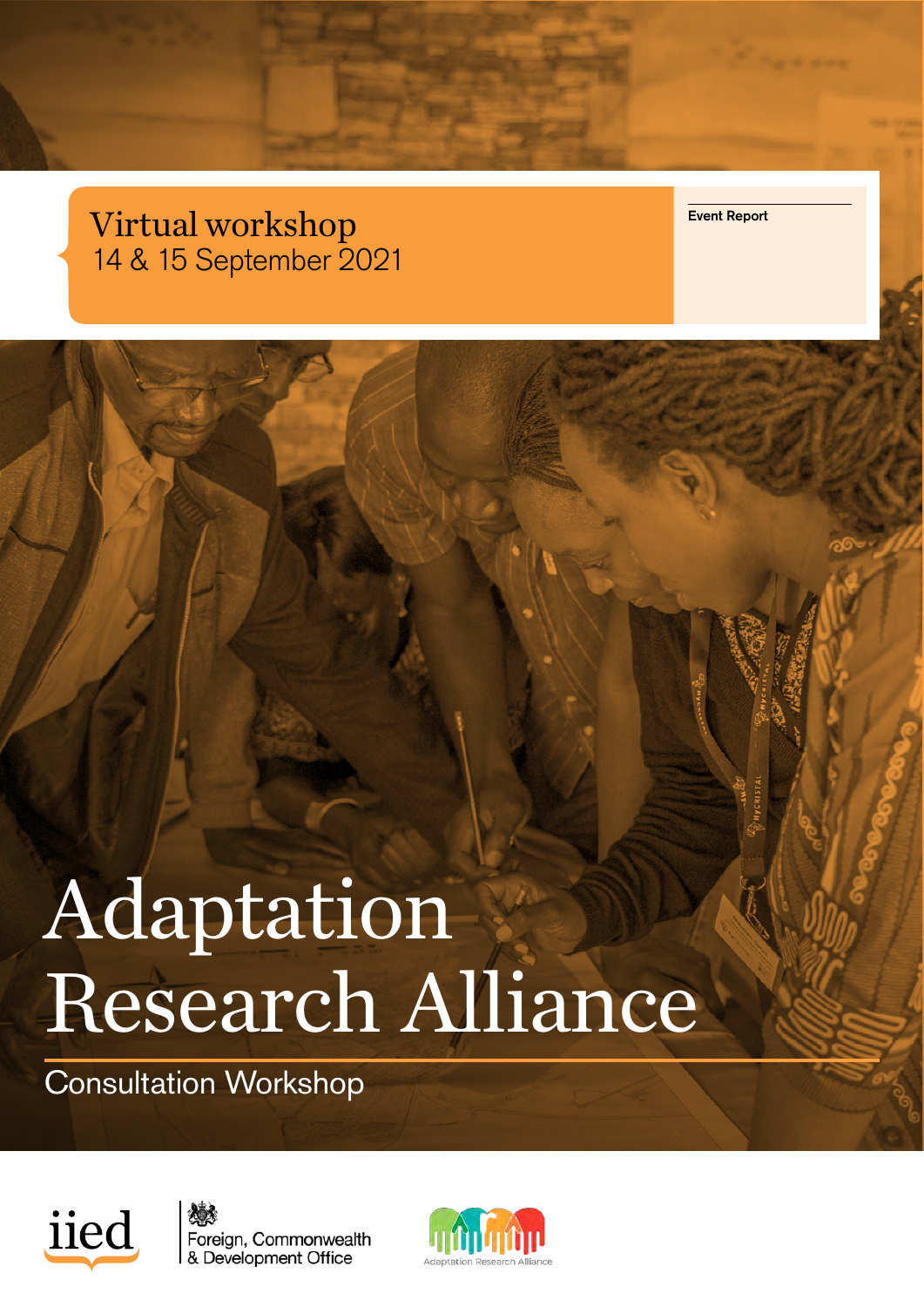## Author information

This report was prepared by the International Institute for Environment & Development (IIED) and Jonathan Walter.

## About the event

Adaptation Research Alliance, European Consultation Workshop, 14 & 15 September 2021.

Organised for the Adaptation Research Alliance (ARA) by IIED.

ARA is a global collaborative effort to catalyse increased investment in and capacity for action-orientated research that supports effective adaptation to climate change – primarily in developing countries – at the scale and urgency demanded by the science. ARA is an initiative of the UK's Foreign, Commonwealth and Development Office (FCDO).

IIED is a policy and action research organisation. We promote sustainable development to improve livelihoods and protect the environments on which these livelihoods are built. We specialise in linking local priorities to global challenges.

Published by IIED, October 2021

<http://pubs.iied.org/20561IIED>

Image Caption: Working together to find solutions (FCFA programme) Credit: Julio Araujo/FCFA.

International Institute for Environment and Development 235 High Holborn, Holborn, London WC1V 7DN, UK Tel: +44 (0)20 3463 7399 [www.iied.org](http://www.iied.org)

**y** [@iied](https://twitter.com/iied) **F**I [www.facebook.com/theIIED](http://www.facebook.com/theIIED)

Download more publications at<http://pubs.iied.org>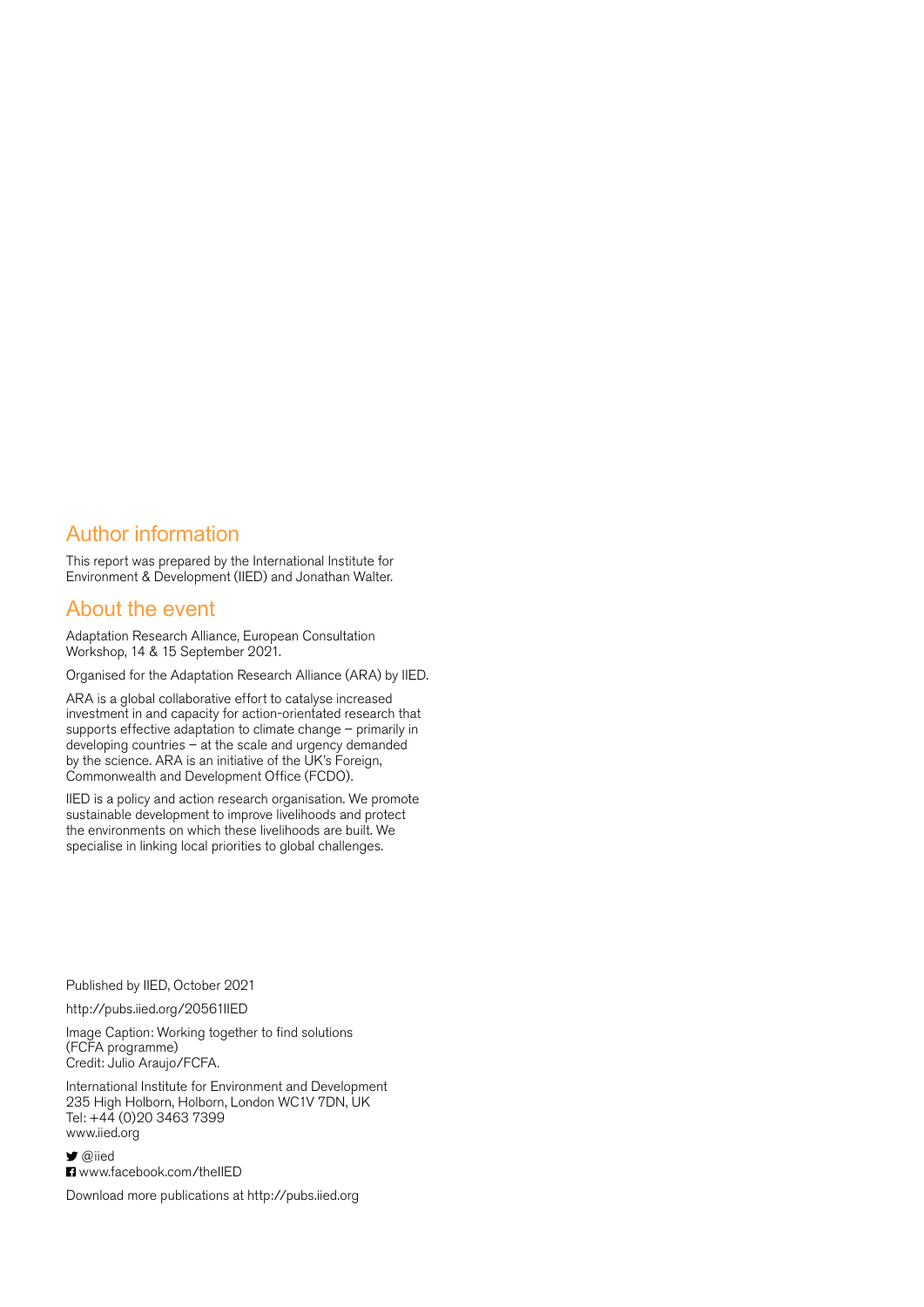# **Contents**

|                 | <b>Executive summary</b>                                              | 5               |
|-----------------|-----------------------------------------------------------------------|-----------------|
|                 | ARA overview and workshop goals                                       | 5               |
|                 | Synergies between participants' activities and ARA's functional areas | 5               |
|                 | 1. Advocacy to support action research on adaptation                  | 5               |
|                 | 2. Structured knowledge, learning and research activities             | 5               |
|                 | 3. Resource mobilisation for action and research on adaptation        | 5               |
|                 | Landscape of initiatives and key learnings                            | 6               |
|                 | <b>Funders</b>                                                        | $6\phantom{1}6$ |
|                 | Research organisations                                                | $6\phantom{1}6$ |
|                 | Implementers and conveners                                            | 6               |
|                 | Strengthening the ARA                                                 | $\overline{7}$  |
|                 | Workstream #1: Evidence reviews                                       | $\overline{7}$  |
|                 | Workstream #2: Consultative processes                                 | $\overline{7}$  |
|                 | Workstream #3: Co-creation space                                      | 7               |
|                 | Workstream #4: Tracking, sharing & learning                           | 8               |
|                 | Conclusion & implications for the ARA                                 | 8               |
| 1. Introduction |                                                                       | 10              |
|                 | 1.1 Overview of the ARA - purpose, principles & agenda                | 10              |
|                 | 1.1.1 Purpose of the ARA                                              | 10              |
|                 | 1.1.2 Six challenges to solve                                         | 10              |
|                 | 1.1.3 Principles for climate adaptation action research               | 11              |
|                 | 1.1.4 Three functional areas                                          | 11              |
|                 | 1.1.5 Six workstreams                                                 | 11              |
|                 | 1.2 European workshop - aims and objectives                           | 12              |
|                 | 2. Synergies with the ARA                                             | 13              |
|                 | 2.1 Advocacy to support action research on adaptation                 | 13              |
|                 | 2.2 Structured knowledge, learning and research activities            | 14              |
|                 | 2.3 Resource mobilisation for action and research on adaptation       | 14              |
|                 | 3. Landscape of initiatives                                           | 16              |
|                 | 3.1 Funders                                                           | 16              |
|                 | 3.2 Research institutes                                               | 18              |
|                 | 3.3 Implementers and conveners                                        | 20              |
|                 | 4. Strengthening the ARA                                              | 22              |
|                 | 4.1 Workstream #1: Evidence reviews                                   | 22              |
|                 | 4.1.1 Challenges in operationalising this workstream                  | 22              |
|                 | 4.1.2 Suggestions to strengthen this workstream                       | 23              |
|                 | 4.2 Workstream #2: Consultative processes                             | 24              |
|                 | 4.2.1 Challenges in operationalising this workstream                  | 24              |
|                 | 4.2.2 Suggestions to strengthen this workstream                       | 24              |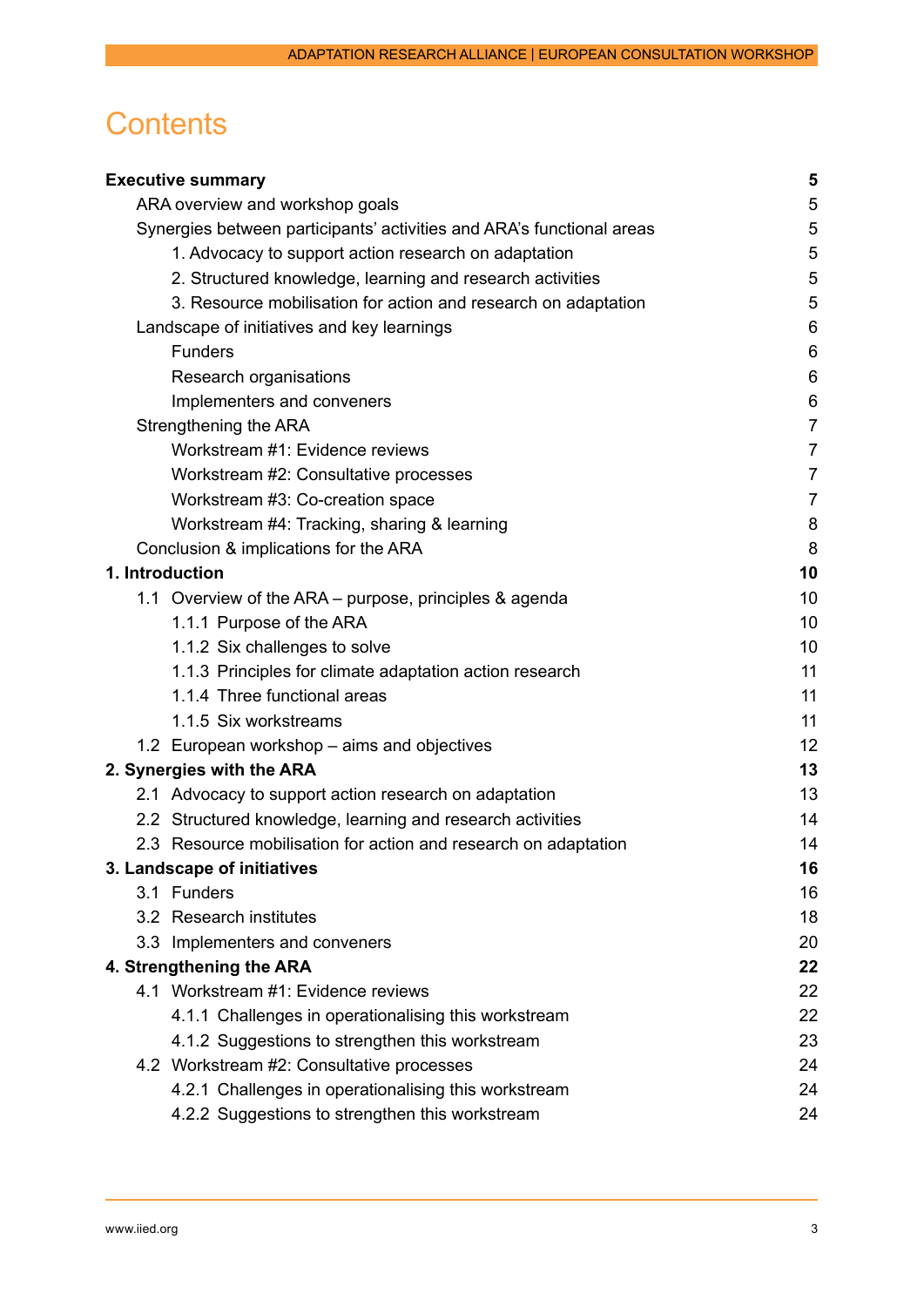| Annex 2: Workshop agenda and schedule                |    |
|------------------------------------------------------|----|
| Annex 1: List of workshop participants               | 31 |
| 5. Conclusion & implications for the ARA             |    |
| 4.4.2 Suggestions to strengthen this workstream      | 27 |
| 4.4.1 Challenges in operationalising this workstream | 27 |
| 4.4 Workstream #4: Tracking, sharing & learning      | 27 |
| 4.3.2 Suggestions to strengthen this workstream      | 26 |
| 4.3.1 Challenges in operationalising this workstream | 25 |
| 4.3 Workstream #3: Co-creation space                 | 25 |
|                                                      |    |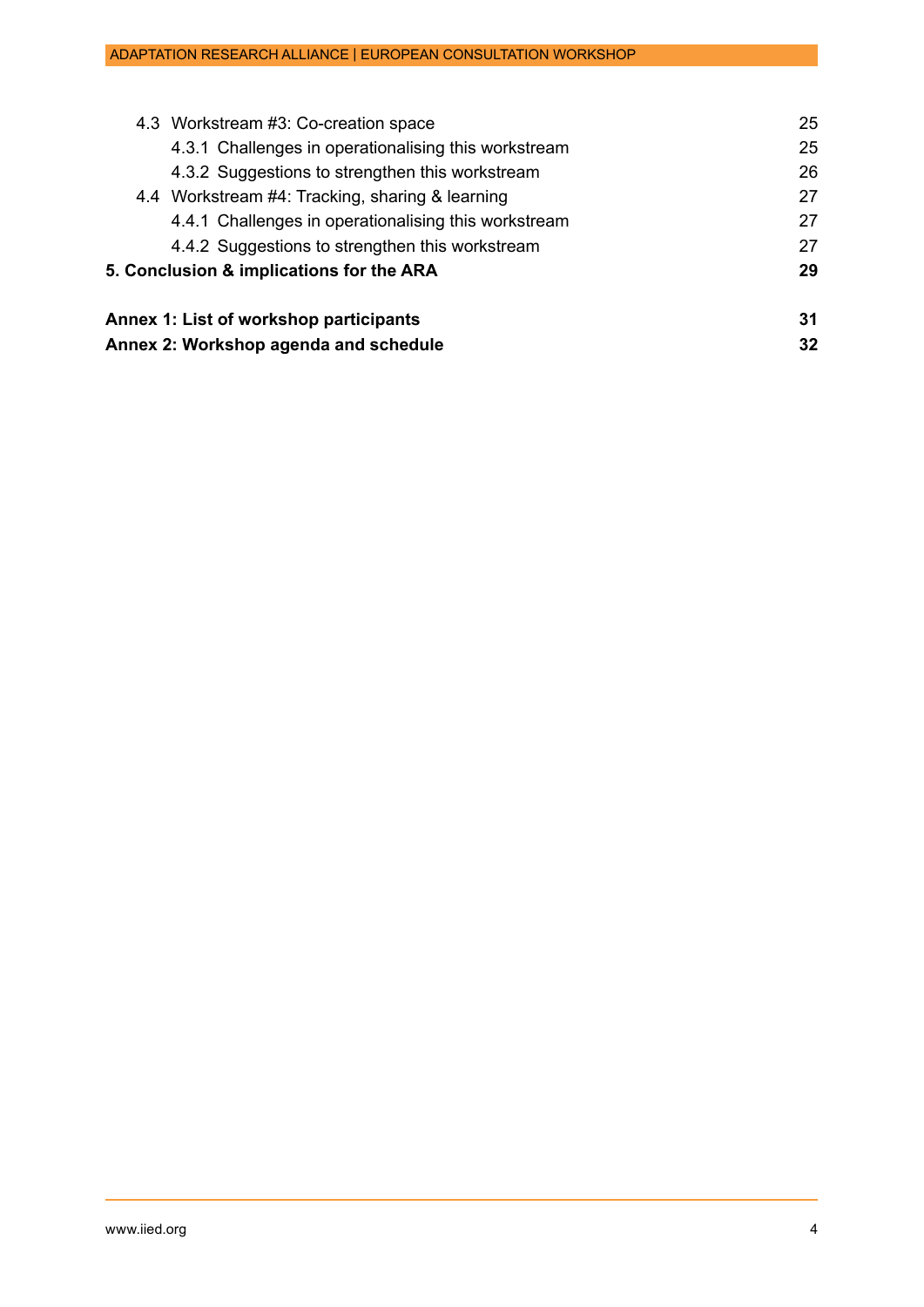## <span id="page-4-0"></span>Executive summary

## ARA overview and workshop goals

The ARA is a global collaborative effort to catalyse increased investment in and capacity for actionorientated research that supports effective adaptation to climate change – primarily in developing countries – at the scale and urgency demanded by the science. The ARA has proposed six Adaptation for Research Impact Principles to better link knowledge to action. It has three functional areas – advocacy, research planning and cooperation, and resource mobilisation and delivery – and six workstreams.

The workshop brought together participants from 27 European organisations, with 3 goals: to identify best practice; to encourage European organisations to consider joining the ARA and endorse its principles; and to catalyse new long-term partnerships and collaborative action research on adaptation in vulnerable communities.

## Synergies between participants' activities and ARA's functional areas

## **1. Advocacy to support action research on adaptation**

- For many participants, advocacy in the context of research is about knowledge sharing and efforts to influence policymakers to translate knowledge into policy design and implementation.
- South to North learning is an important form of advocacy to ensure that the realities of those on the frontlines of battling climate impacts are accommodated.
- Advocating around principles, for example on locally-led adaption, can throw up significant organisational challenges.

## **2. Structured knowledge, learning and research activities**

- Learning starts by understanding how people experience hazards and listening to their needs, rather than making assumptions.
- Funders need to know this requires long-term, continuous relationships between researchers and communities, which could take ten years or more to yield outcomes.
- We need to invest in locally-owned research capacities that can apply learning to influence adaptation policy and practice.

## **3. Resource mobilisation for action and research on adaptation**

- Donors should conduct scoping workshops in locations where they plan to mobilise resources, to ensure user demands are at the centre of the process.
- Researchers in the global South need funding, to help them co-design interventions.
- Research should inform programme design rather than being an afterthought but researchers don't realise the power they have to impart critical insights to funders and steer them towards gaps in action research that need funding.
- The adaptation community should engage more closely with the private sector, which is keen to participate.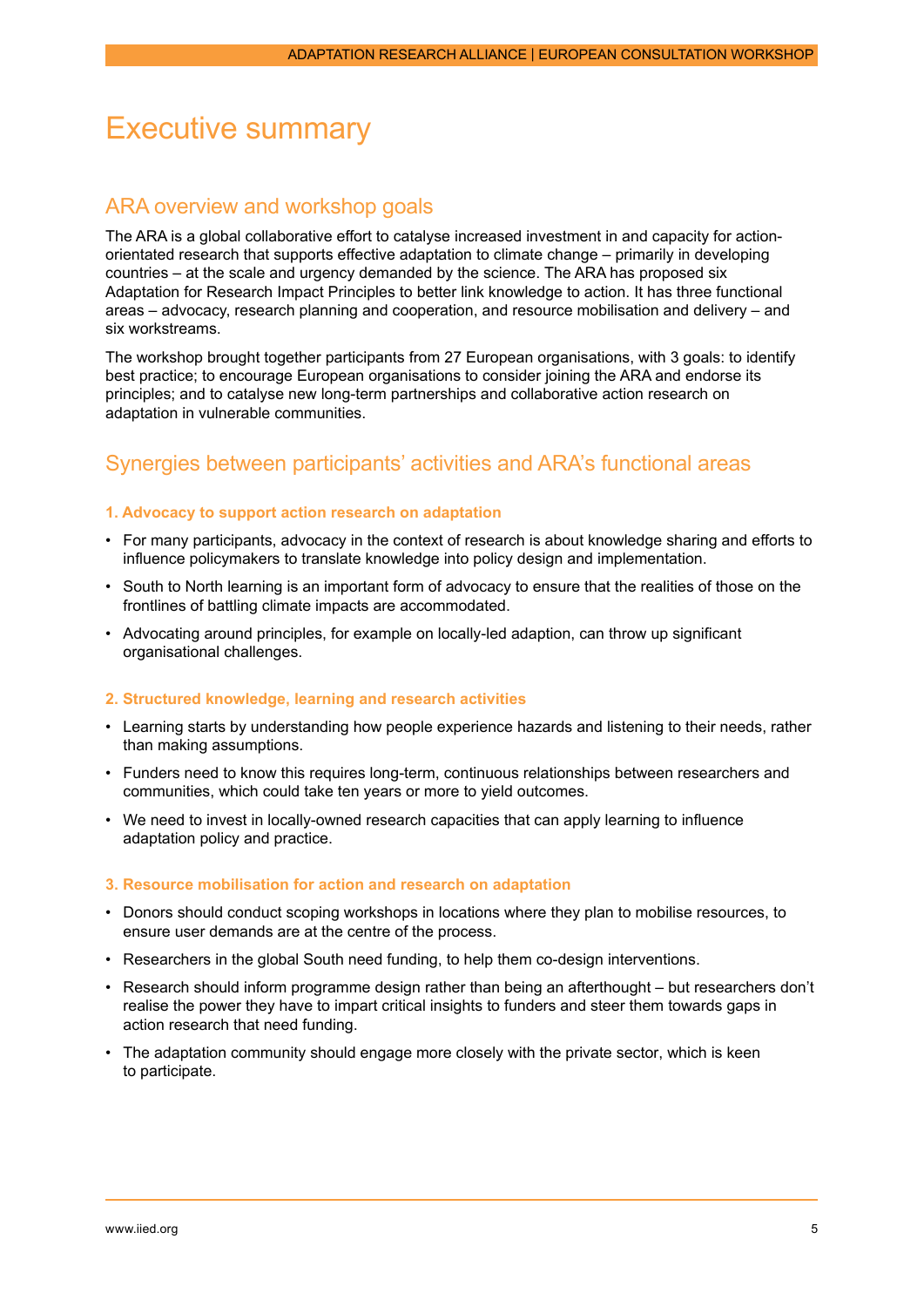## <span id="page-5-0"></span>Landscape of initiatives and key learnings

Workshop participants shared insights from 19 European organisations engaged in forms of action research relevant to climate change adaptation and resilience. This section presents a snapshot of initiatives sorted by funders, research organisations and implementers. Key learnings and lessons from participants' experience include the following:

## **Funders**

- Linking research with local policy formulation is challenging
- Need to synthesise knowledge from different local initiatives into a comprehensive 'systems view'
- Difficult to strengthen local knowledge centres in an institutionally weak and corrupt environment
- Climate impacts and adaptation requirements are very regionally specific, making knowledge-transfer from one context to another challenging
- Need realistic expectations from research with three-year funding
- Collaboration between funders, researchers, practitioners and policy makers delivers new insights and greater integration of adaptation into existing processes
- Help projects communicate findings better, bridge projects to new funders

## **Research organisations**

- Need for better communication between organisations on priorities, expectations and issues such as M&E indicators and need for flexibility
- Should acknowledge that "experts" and "communities" often have divergent priorities
- Need for language translation is often under-emphasised in technical work on adaptation, but is key to ensuring inclusive and comprehensive processes
- Existing governance structures struggle to work with complex and interconnected systems that stretch beyond national borders
- Adapting scientific data into actionable information needs a lot of effort and funding
- Research organisations should engage from the start with policy-makers to ensure that the tools which are developed are appropriate and usable
- Important to focus on qualitative issues (e.g. "empathy") to understand pathways for delivering policy impact

#### **Implementers and conveners**

- Need to ensure alignment in donor and host government policies on adaptation
- To keep key stakeholders engaged requires better dissemination of data-driven results through effective communication and advocacy
- Important to focus on challenges and barriers preventing the adoption of good practice, alongside collating examples of good practice
- Crucial to emphasise collaboration, connection and application of knowledge to ensure the researchpractice divide is effectively bridged
- Community ownership and management of adaptation processes is key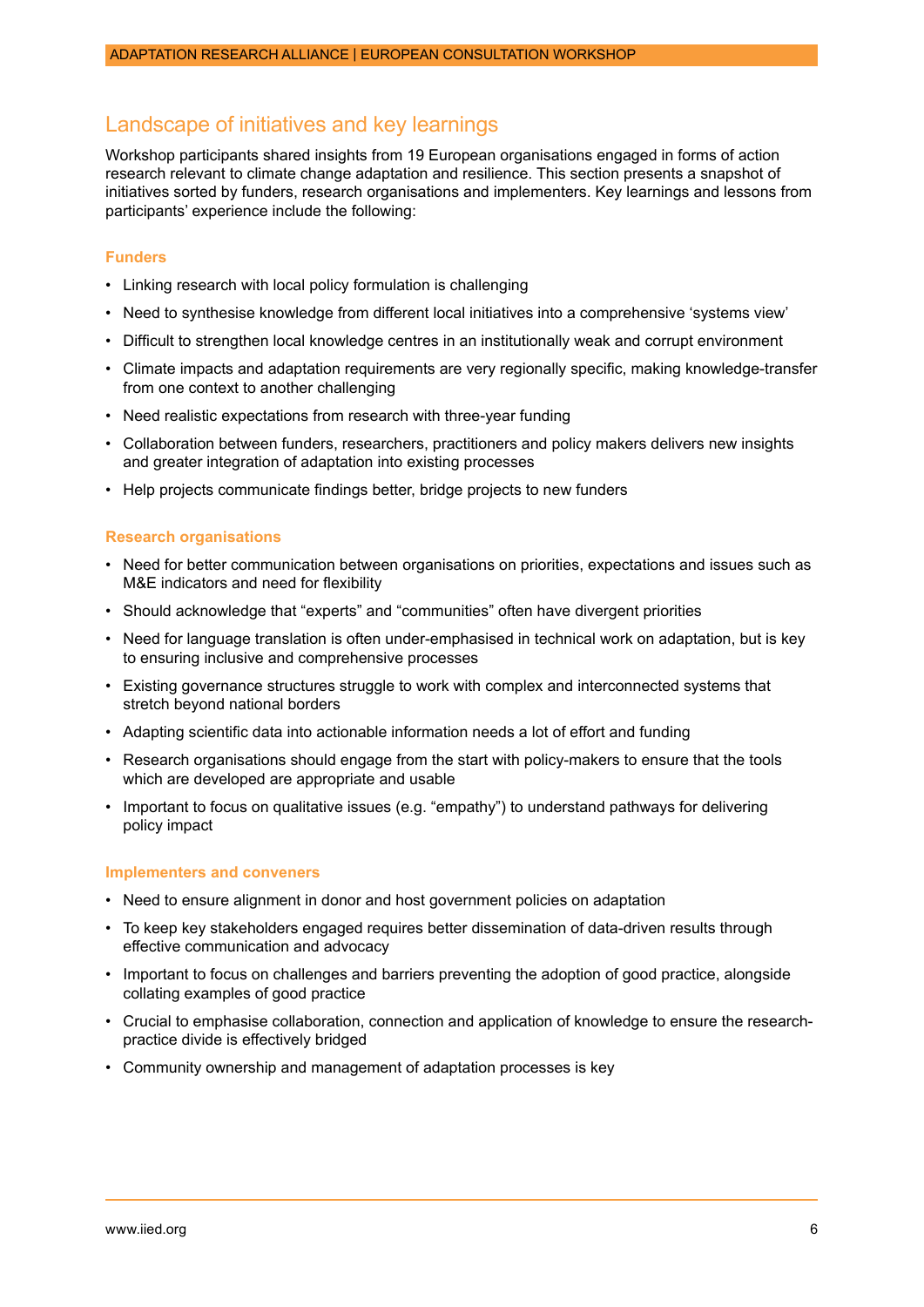## <span id="page-6-0"></span>Strengthening the ARA

Participants in breakout sessions crowdsourced ideas on ways to strengthen the agendas for four of the ARA's workstreams, by focusing on two questions:

- What are the likely challenges in operationalising this workstream?
- Do you have any suggestions to strengthen this workstream?

## **Workstream #1: Evidence reviews**

| <b>Challenges</b>                                                                                                       | <b>Ways to strengthen</b>                                                                                                                            |
|-------------------------------------------------------------------------------------------------------------------------|------------------------------------------------------------------------------------------------------------------------------------------------------|
| How can ARA members from the global South<br>and local communities direct analysis towards<br>areas that interest them? | Ensure that ARA member organisations from<br>the global South and local communities take<br>a leadership role in analysis and evidence<br>generation |
| Learning lies in the messiness of the process -                                                                         | Provide sustained support to members from the                                                                                                        |
| how do we ensure that the storyline of outcomes                                                                         | global South and local communities to present                                                                                                        |
| does not mask this?                                                                                                     | new evidence iteratively and comprehensively                                                                                                         |
| How can the evidence that is generated be                                                                               | Engage new kinds of actors (e.g., journalists,                                                                                                       |
| noticed, assimilated and employed to shift                                                                              | designers) to bring case studies to life and                                                                                                         |
| behaviour and policy?                                                                                                   | present them in user-friendly formats                                                                                                                |

## **Workstream #2: Consultative processes**

| <b>Challenges</b>                                   | <b>Ways to strengthen</b>                          |
|-----------------------------------------------------|----------------------------------------------------|
| Lack of clarity around inclusivity of workstream    | Communicate to members more clearly from the       |
| and level of engagement from local, national and    | start what are the aims and scale of consultative  |
| international actors                                | processes as well as the nature of participation   |
| Need to ensure equal participation between those    | Need to ensure that local communities or those     |
| with lived experience and those with "expert        | who can legitimately represent their point of view |
| knowledge"                                          | are included meaningfully.                         |
| Need to ensure that the selection of topic areas is | Influence topics for research funding calls to     |
| transparent                                         | make them more relevant to policy and practice     |

#### **Workstream #3: Co-creation space**

| <b>Challenges</b>                                                                            | <b>Ways to strengthen</b>                                                                                                     |
|----------------------------------------------------------------------------------------------|-------------------------------------------------------------------------------------------------------------------------------|
| Ensure local communities own any projects that<br>are co-created                             | ARA should encourage donors to support<br>inclusive, bottom-up coalitions                                                     |
| Conflicts of interest may require professional<br>facilitators to smooth out                 | Incubate coalitions or communities of practice of<br>Southern actors to self-identify shared priorities<br>on action research |
| Ensure authentic co-creation, not simply<br>extraction of ideas from members in global South | Pitch this workstream to donors as sifting<br>multiple research priorities from actors in the<br>global South                 |
|                                                                                              |                                                                                                                               |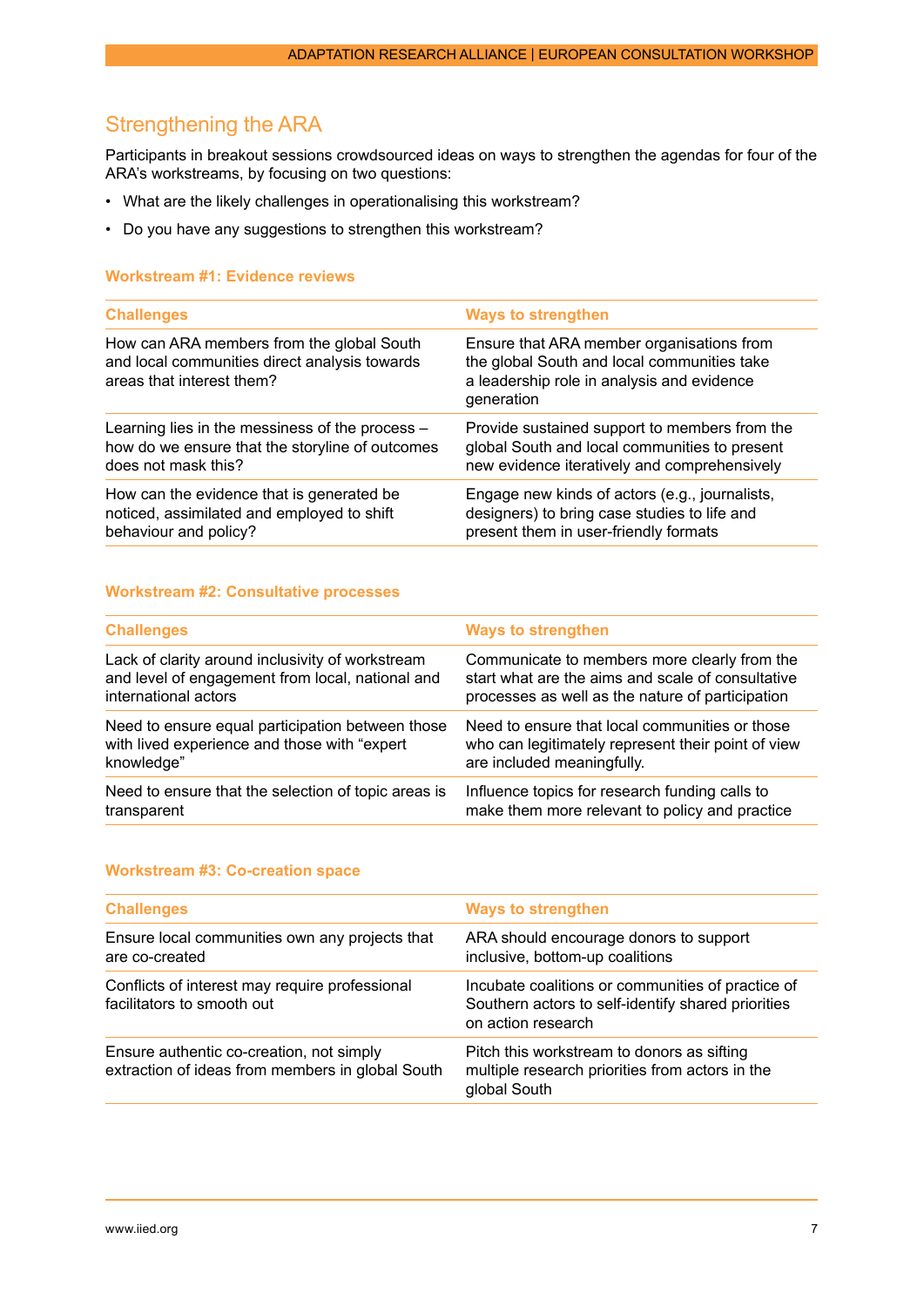#### <span id="page-7-0"></span>**Workstream #4: Tracking, sharing & learning**

| <b>Challenges</b>                                   | <b>Ways to strengthen</b>                                                               |
|-----------------------------------------------------|-----------------------------------------------------------------------------------------|
| This workstream needs to demonstrate impact         | Build in feedback loops so that learning can<br>influence programme design and practice |
| Lack of clarity on whether adaptation practitioners | Use communications professionals to capture                                             |
| and policymakers will be able to use the            | and package learnings in attractive formats to                                          |
| knowledge generated                                 | enhance their value and impact                                                          |
| Risk of data overload that misses the big picture   | Develop a process that sustainably links                                                |
| and fails to analyse processes behind successful    | to existing learning networks to develop a                                              |
| outcomes                                            | comprehensive picture over time                                                         |

## Conclusion & implications for the ARA

## **1. ARA needs to embrace a broader range of issues and develop a model of engagement to ensure that stakeholder initiatives inform its workstreams**

The core functional areas of the ARA are well-aligned with key activities being pursued by European stakeholders, but the alliance should embrace a broader range of issues:

ARA's advocacy should encourage behavioural shifts by institutions to ensure local perspectives are given the importance they deserve in decision-making.

ARA's focus on technical and sectoral aspects of adaptation should be balanced with more emphasis on understanding the processes needed to make adaptation research for impact a reality.

ARA's resource mobilisation workstream should help catalyse private sector investment in adaptation action and research.

ARA urgently needs to develop a sustained, structured model of engagement to ensure that European stakeholders' complementary initiatives inform activities within ARA's workstreams.

#### **2. Participants proposed three key roles for the ARA: frontline champion, bridge-builder and knowledge-broker**

**Frontline champion** – ARA could ensure the voices of those with "lived experience" from the frontlines of climate change are represented in decisions to fund adaptation action and research, and in international climate policy processes.

**Bridge-builder** – ARA could build links and improve collaborations between institutions in Europe, North America and the global South.

**Knowledge-broker** – ARA could capture and communicate key insights regarding which interventions have or have not helped vulnerable communities, by embracing a dynamic, interactive learning system predicated on knowledge co-creation.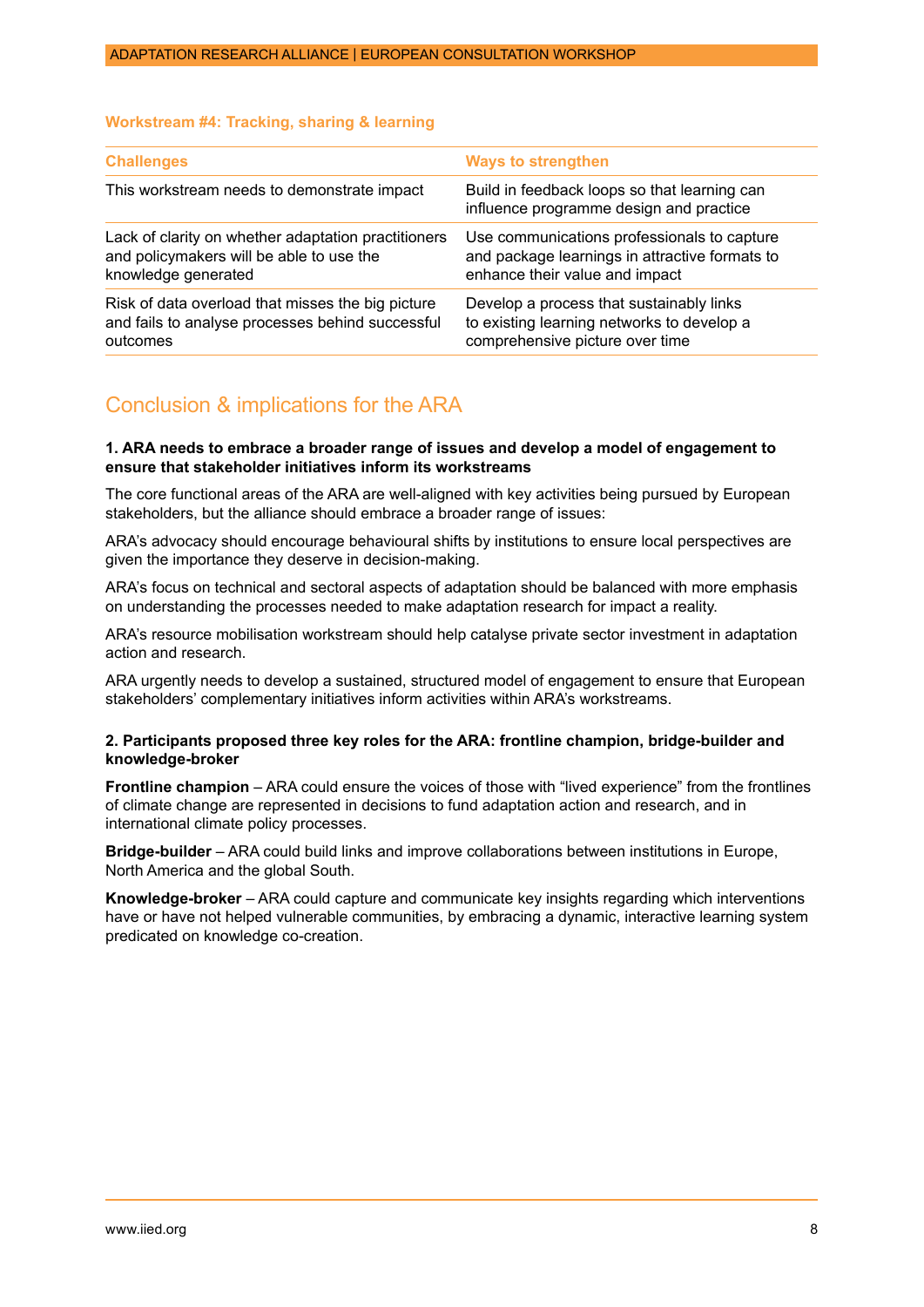## **3. The ARA should focus more on addressing the structural, governance and systemic challenges preventing effective adaptation**

ARA's focus on exploring the technical dimensions of enhancing adaptation practice needs to be balanced with the structural dimensions of tackling climate risk.

Existing governance structures struggle to work with complex and interconnected systems – an essential factor in ensuring comprehensive and sustainable resilience.

ARA could encourage funders to reassess short-term financing horizons that often fail to provide adequate learnings and research insights.

ARA could help develop a deeper understanding of the types of knowledge needed to influence adaptation policy; it could also build a consensus around optimal adaptation metrics and the feedback loops needed between practice, research and policy.

> *"The vision of the Adaptation Research Alliance is a world in which the research community is a highly valued partner to policymakers, practitioners and the most vulnerable communities"*

Disclaimer: The views expressed in this report are those of the participants, as captured during the workshop from 14-15 September 2021. They do not necessarily represent the views of either IIED or FCDO.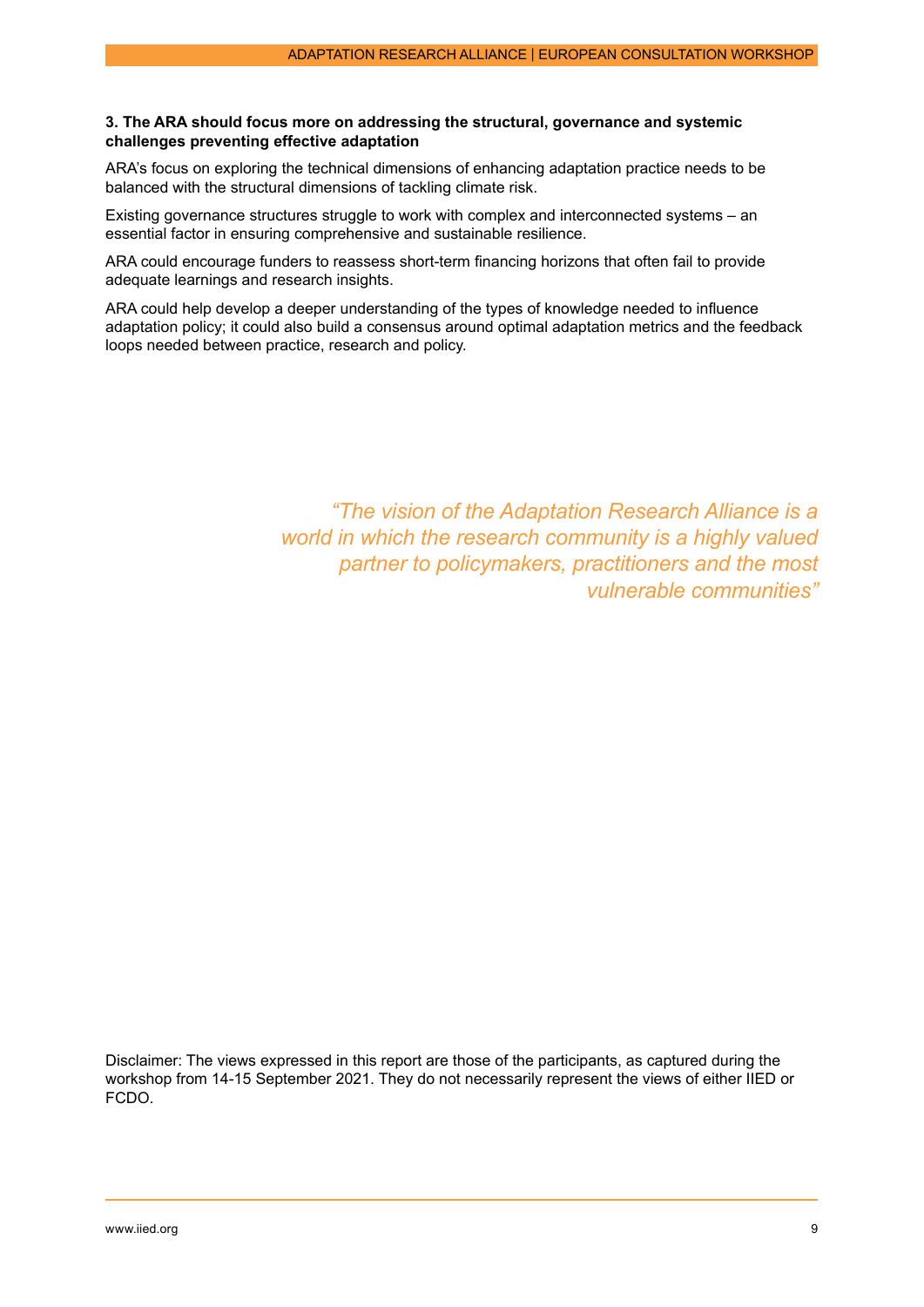# <span id="page-9-0"></span>1. Introduction

Innovation and inquiry have key roles to play in building a climate-resilient future for everyone, especially those hit hardest by the impacts of climate change. This requires research that improves the understanding of climate risks and leads to actionable, locally relevant solutions. However, a number of barriers prevent progress along this road from knowledge to implementation. Research agendas are often decoupled from the needs of the most vulnerable and lack an action-orientated focus. Institutional barriers prevent the coordinated, multidisciplinary research required to make effective use of scarce funding. Many existing programmes for climate adaptation and resilience neglect the need to embed knowledge and learning in communities and regions most at risk. These are the challenges that the Adaptation Research Alliance (ARA) has set out to solve.

## 1.1 Overview of the ARA – purpose, principles & agenda

The vision of the ARA is "a world in which the research community is a highly valued partner to policymakers, practitioners and the most vulnerable communities". In her opening address, Dr Rosalind West, climate science lead at the FCDO and co-chair of the ARA, added to this vision by speaking of the need to harness science and innovation in an inclusive and user-centred way.

## **1.1.1 Purpose of the ARA**

The ARA is a global collaborative effort to catalyse increased investment in and capacity for actionorientated research that supports effective adaptation to climate change – primarily in developing countries – at the scale and urgency demanded by the science. The ARA defines action-orientated research as "an iterative process of transdisciplinary and co-produced knowledge that: is usable in practice, outcome-focussed and demand driven; creates equitable partnerships between stakeholders and researchers; leads to capacity-building and enhances the resilience of those most vulnerable to current and future climate risks".

The present disconnect between research and adaptation action has serious consequences for communities most vulnerable to climate change. The ARA seeks to create a paradigm shift in which both researchers engage with practitioners and practitioners inform research, until the two are no longer binary concepts but woven together. This in turn requires innovative collaborations between multiple stakeholders, including policymakers, funders, researchers and actors on the ground. The ultimate purpose is to ensure that adaptation solutions are relevant, impactful and sustainable.

## **1.1.2 Six challenges to solve**

The ARA is seeking to solve six challenges that prevent the effective application of research insights into programmes that improve the lives of those at greatest risk:

- 1. Under-investment in action-orientated research
- 2. Disconnect between research and the needs of the most vulnerable
- 3. Misaligned incentives and institutional barriers
- 4. Low coherence and coordination in adaptation research
- 5. Limited capacity in communities and developing countries, and
- 6. Limited learning from implementation including a lack of metrics.

The ARA is addressing these challenges through six principles for adaptation action research, three broad functional areas of activity and six workstreams, all of which are summarised below.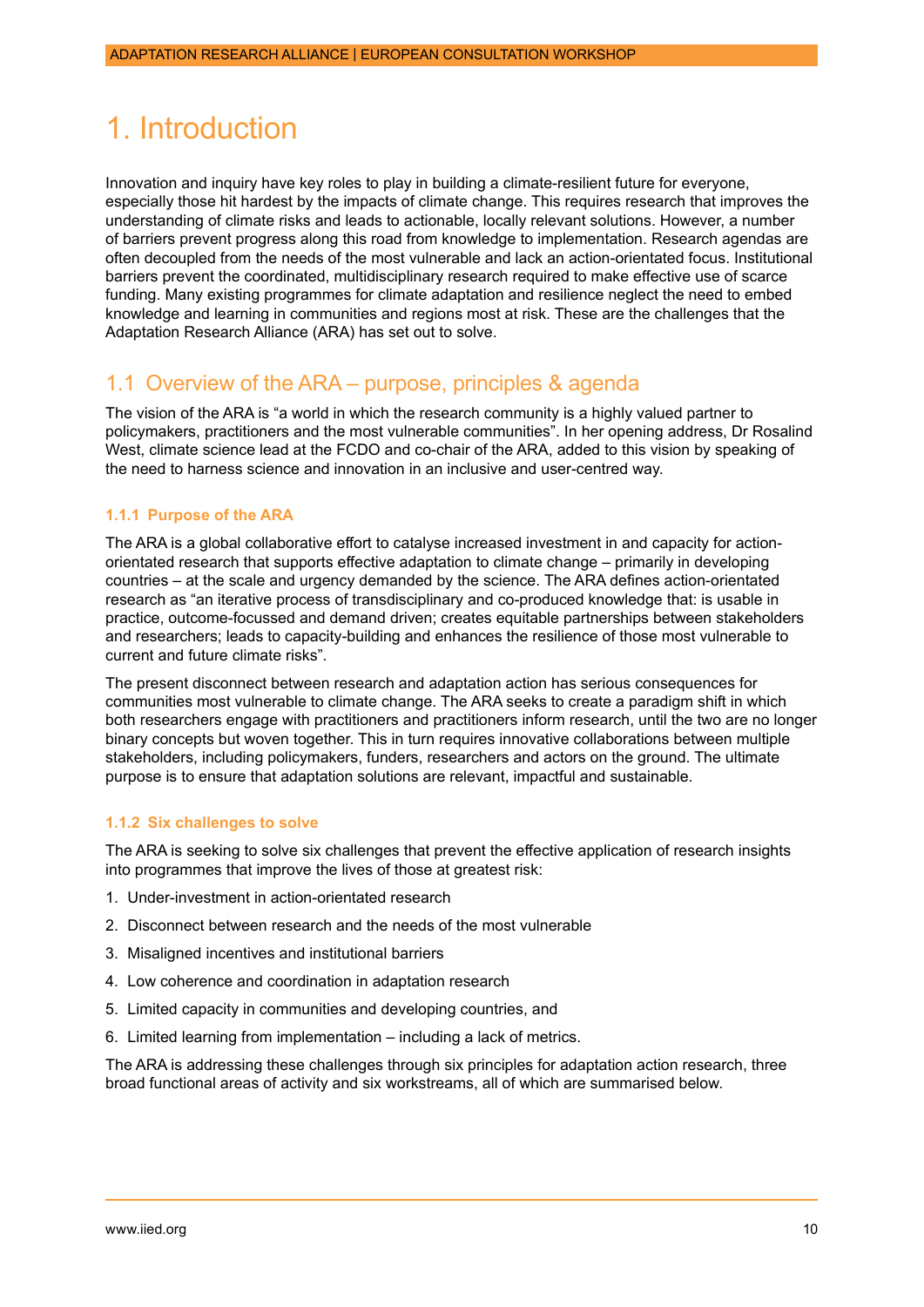## <span id="page-10-0"></span>**1.1.3 Principles for climate adaptation action research**

The ARA is proposing the following six principles (in draft form, to be finalised ahead of COP26), which aim to promote adaptation research for impact.

- 1. Research is demand-driven, solution-orientated and leads to a positive impact on the lives of those at risk [Who or what is the research for?].
- 2. Research is transdisciplinary and co-produced through a collaborative effort with users [How should research be carried out?].
- 3. Research emphasises societal impact [How is research valued?].
- 4. Learning-while-doing ensures that actions are evidence-based [How can research-action links be strengthened?].
- 5. Research builds capacity and empowers actors for the long-term [What can research enable?].
- 6. Research processes address structural inequalities faced by women, youth, children, disabled and displaced people, Indigenous Peoples and marginalised ethnic groups [How can research address some root causes of risk?].

#### **1.1.4 Three functional areas**

- 1. **Advocacy:** the ARA will advocate globally for greater emphasis, investment and an enabling environment to support and incentivise action-orientated research and its uptake for informing adaptation and resilience from the local to global scales. ARA advocacy will emphasise more widespread uptake of research to inform effective adaptation planning, decision-making and implementation at all levels. A key element of the ARA's advocacy efforts is the development and uptake of a set of principles for adaptation research for impact to better align and link knowledge to action, with the objective of maximising the benefits to those most at risk.
- 2. **Research planning and cooperation:** the ARA will provide a forum for better research planning and cooperation, acting as a connector and an enabler for the variety of actors seeking to promote action-orientated research. The ARA will target emerging priorities driven by demand and enable partners to plan and coordinate better to achieve greater effectiveness and impact in their research efforts.
- 3. **Resource mobilisation and delivery:** the ARA will 'walk the talk' by creating, operating and facilitating targeted and long-duration programmes that deliver resources for action-orientated research in developing countries. These programmes will strengthen capacity along the full chain from research to action at scale, recognising the interconnections between individuals and institutions, and the need to build capacity across a range of skills and functions, including transdisciplinary collaboration, peer learning, knowledge brokering and access to – and use of – information to inform action.

#### **1.1.5 Six workstreams**

- 1. Evidence reviews and analytical backstopping
- 2. Consultative processes for identifying research needs and opportunities
- 3. Co-creation space for network formation, coalition building and new programmes
- 4. Tracking, learning and sharing (TLS)
- 5. United Nations Framework Convention on Climate Change (UNFCCC) linkages and strategic partnerships
- 6. Principles and membership campaigns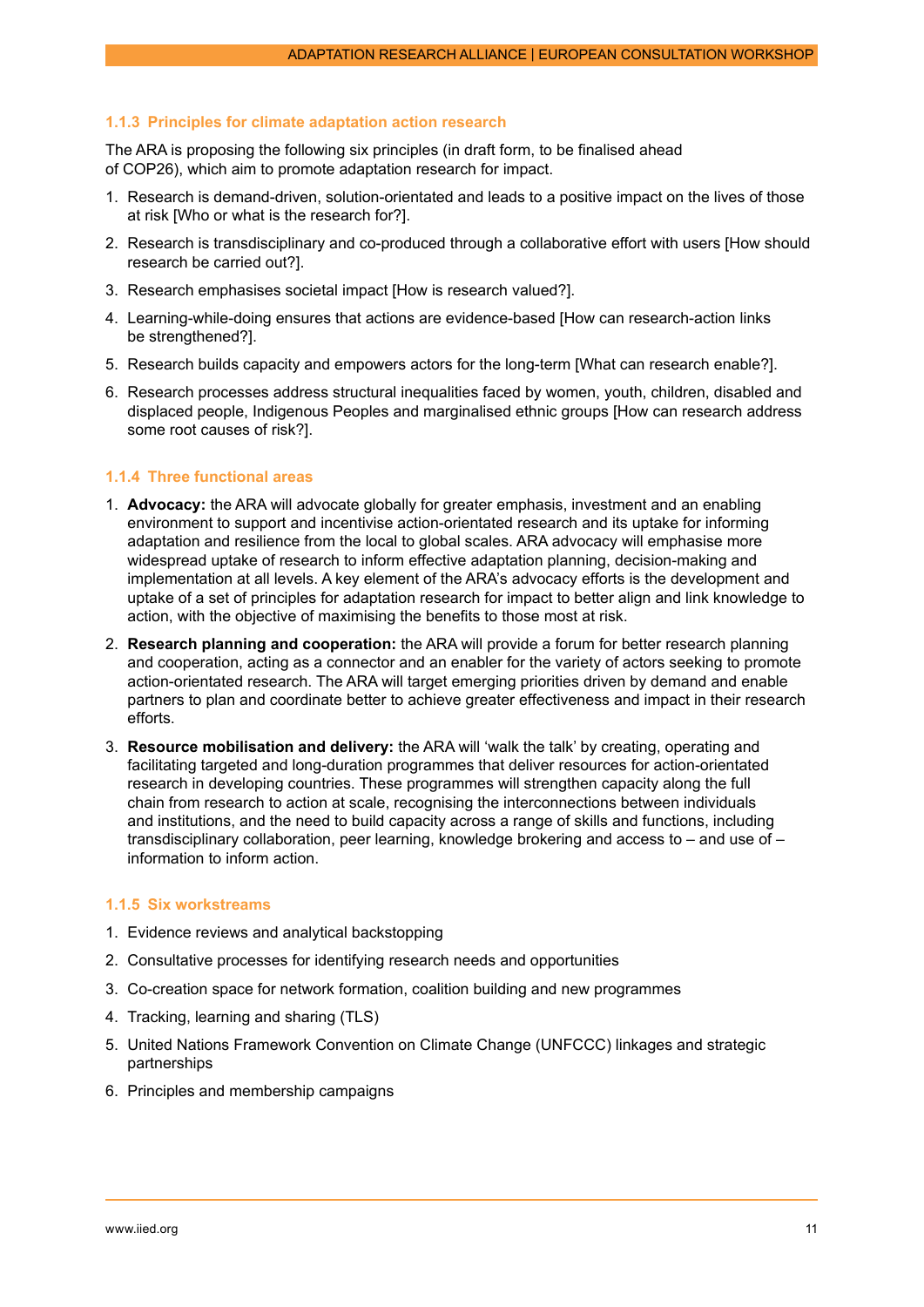## <span id="page-11-0"></span>1.2 European workshop – aims and objectives

The European ARA workshop brought together adaptation-focused actors from several European countries, representing government, science councils, funders, researchers and implementing organisations. The workshop had three goals:

- Identify best practices on investments in action-orientated research and innovation focused on adaptation and resilience.
- Socialise the ARA with European organisations to co-develop the ARA and to encourage European organisations to consider membership of the ARA and endorse its Adaptation Research for Impact Principles.
- Catalyse new, innovative partnerships and commitments to long-duration collaborative actionorientated research programmes, with a focus on adaptation and resilience in vulnerable local communities and the global South, drawing on European expertise and sharing lessons.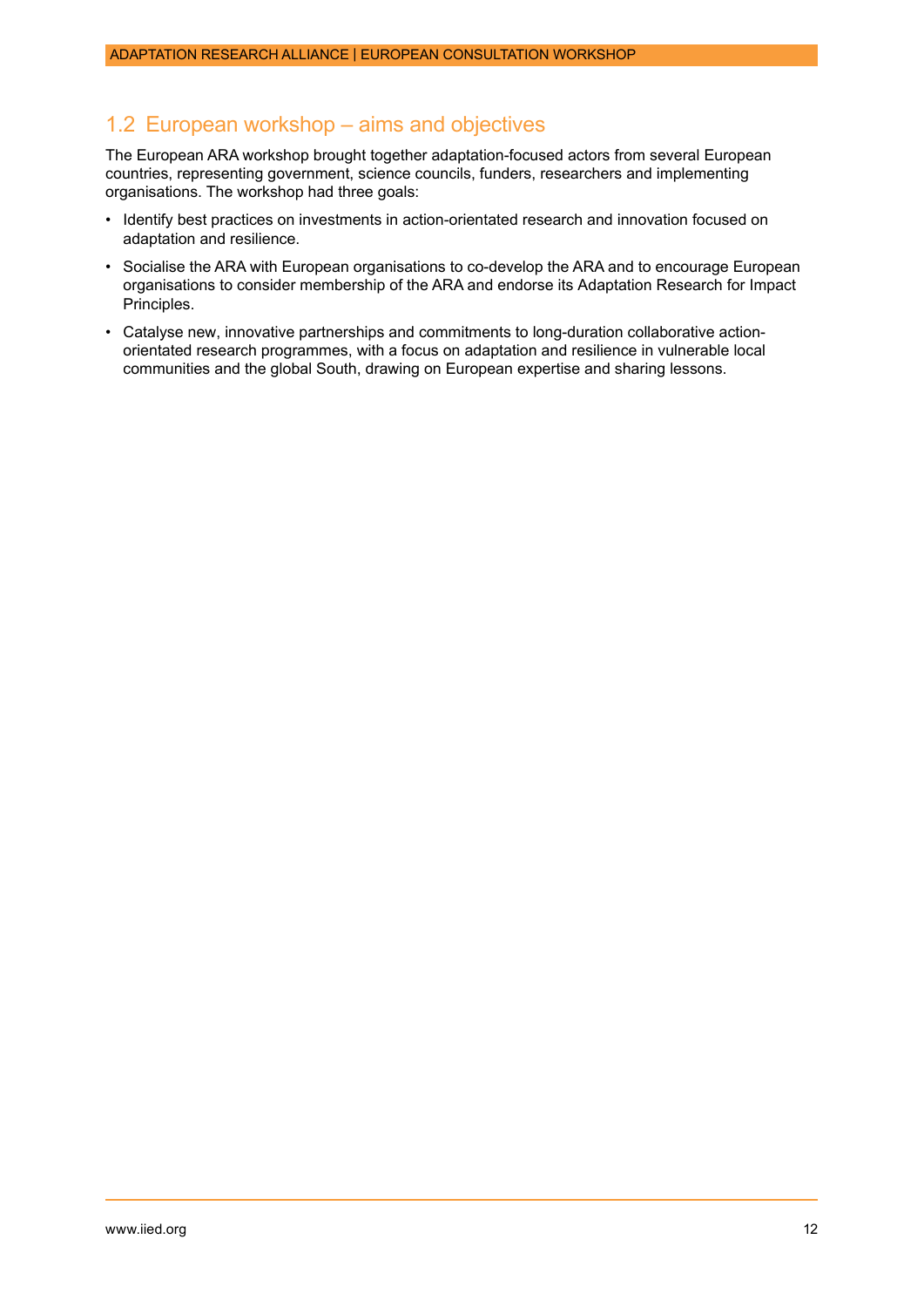# <span id="page-12-0"></span>2. Synergies with the ARA

The serious work on Day 1 of the workshop started with a breakout session in which three groups of participants addressed three questions, each of which maps to one of the ARA's three functional areas:

- 1. Has your organisation undertaken any **advocacy activities to support action research** on adaptation to climate impacts?
- 2. What kind of **structured knowledge, learning and research activities** does your organisation undertake or support to enhance adaptation?
- 3. In what ways does your organisation help **mobilise resources for action and research** on adaptation to climate impacts?

The following sections draw out the insights of workshop participants reflecting on how their organisation's activities align with the ARA's three functional areas.

## 2.1 Advocacy to support action research on adaptation

Some participants engage in traditional forms of advocacy, such as urging donors to fund action research and pilot projects or raising issues not yet on the radar of decision-makers. Other participants suggested that advocacy – among researchers at least – is less about lobbying or persuasion and more akin to sharing knowledge with a wider pool of stakeholders than might otherwise have been engaged.

One of the challenges of action research is to weave knowledge from different types of stakeholders and translate that into policy. Efforts by researchers to influence policymakers in this way are considered to be a form of advocacy. Participants said we need to develop methodologies for researchers to engage with policymakers – both to co-create research and to ensure an effective translation of research insights and local knowledge into policy design and implementation.

South to North learning (another type of advocacy) needs to be explored further. One participant described how advocacy to apply peatland management lessons from Indonesia in other contexts had led to their operationalisation in Ireland. This demonstrates the opportunity of applying the knowledge of communities on the frontline to influence the design of both adaptation research and implementation. Equally, before we know what to advocate for, we must understand local perspectives and the needs and demands on the ground. This in turn requires us to develop a sound methodology to ensure we engage with at-risk communities in an inclusive and ethical way.

The ARA has proposed a set of adaptation research for impact principles but participants indicated that advocating around principles can be challenging. Drawing on experiences of other similar initiatives such as the principles for locally led adaptation, participants noted that while it is relatively easy to come up with inclusive commitments and overarching frameworks, applying those principles to can throw up significant challenges. For example:

- What is the commitment our organisation can make to consistent, long-term engagement?
- What role do we see ourselves playing in the long-term transformation of communities?
- How do the principles challenge our own organisations to change?
- What are the limitations within our organisations and the context in which we operate that make those changes and shifts difficult?
- How do we best navigate the complexity around defining the users in user-driven research?

When advocating for certain positions and principles, it is important to be honest about the organisational difficulties in taking those forward.

The ARA team acknowledged that advocacy means something different to each member – for example, it is as much about influencing behaviour as policy.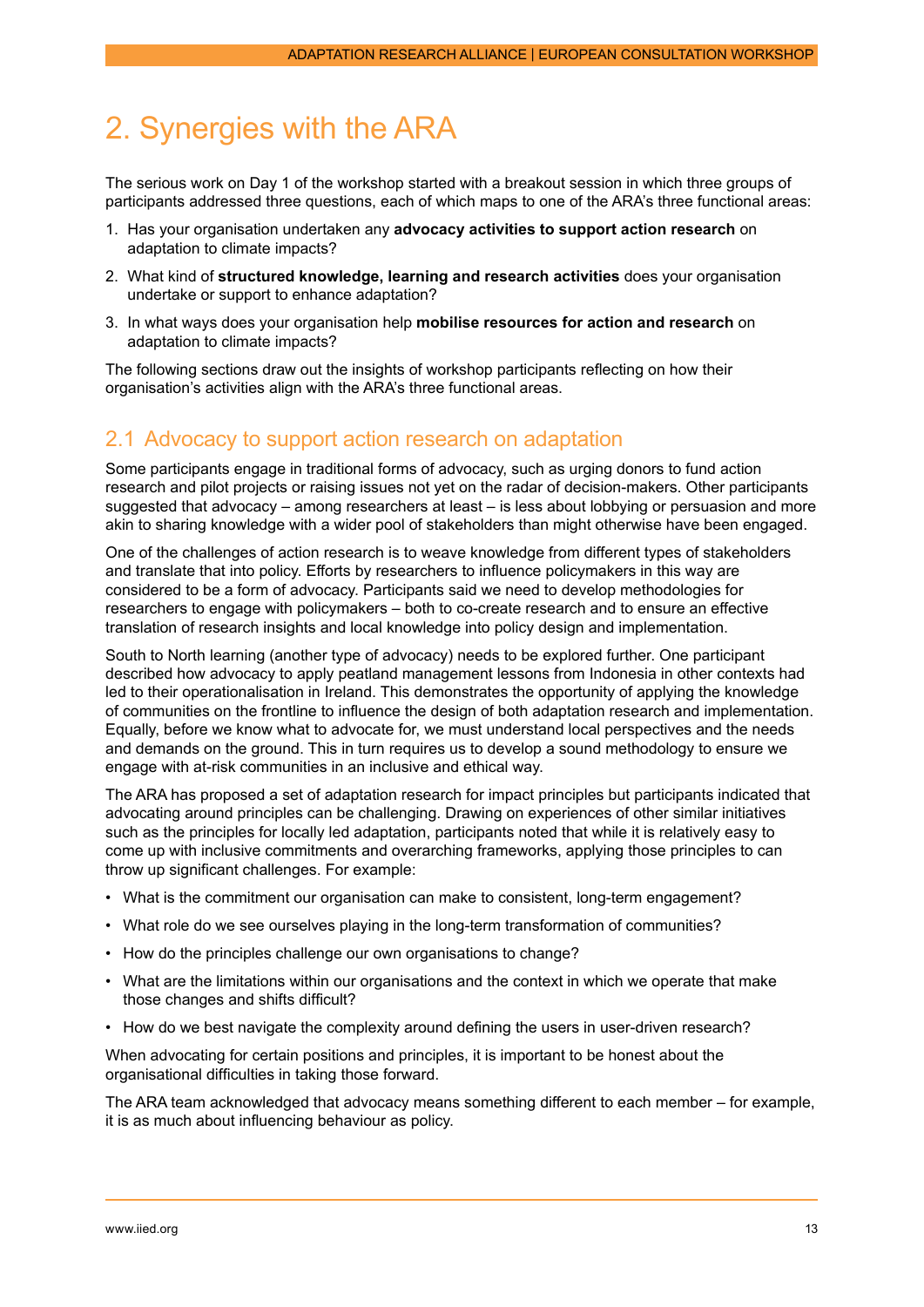## <span id="page-13-0"></span>2.2 Structured knowledge, learning and research activities

Participants' responses on this topic fall into two broad categories. The first relates to specific issues in which organisations are engaged, which cover the full gamut of climate change adaptation, from linkages between climate change and migration to sectors such as food security or health. The second category relates to different approaches participants take to structuring their research activities. Below are some key insights.

Participants said that learning begins by understanding how people experience hazards, listening to their needs and understanding who is the "most vulnerable", rather than making assumptions or using generalised categories of vulnerable "types". This practice of listening to lived-experience leads to co-design of research and co-creation of knowledge that is itself a change-making process. Achieving this level of insight requires developing continuous, long-term relationships with communities and local organisations. Researchers and funders need to understand that these processes may take ten years to yield measurable outcomes and impacts.

A key challenge in action research is ensuring that its outcomes can be applicable at a micro-scale and across contexts. Greater cross-regional learning between researchers could ensure a more coherent research process where similar kinds of work are conducted to capture comparable data across different geographies.

When adaptation projects end, knowledge is removed and consequently lost. We need to invest in building locally owned structures in at-risk communities and regions that retain the knowledge generated. These can support, for example, knowledge-sharing between universities and curriculum developers, peer-to-peer learning and coaching, and local capacity building in adaptation and resilience. Long-lasting impact requires systemic change. This means building research capacities within communities so that they not only own the research data and insights, but they can also apply that learning to inform local and national adaptation and resilience programmes.

Structured learning between non-academic stakeholders can result in serendipitous rather than linear research processes that generate unexpected insights and impacts. For example, in the Bangladesh coastal city of Chittagong, researchers from Exeter University created a participatory action-research methodology that built shared understanding between marginalised migrants and urban planners. The city authorities are now using the process to develop their five-year master plan.

It is vital that research influences both adaptation policy and operational programme design. To achieve this requires building meaningful partnerships and coalitions that draw on the adaptation research for impact principles and emphasise co-creation and collaboration. Equally, it suggests that institutional learning is as important as individual learning.

## 2.3 Resource mobilisation for action and research on adaptation

Participants said it is important to start from the evidence base when deciding in which areas to mobilise resources. This requires carrying out scoping workshops in locations where resources would be used, to capture local articulations of what is most needed. Donors and implementers must answer the vital question: are resources being mobilised specifically with demand-driven, local user engagement at the centre of the process? Equally important is to build sustainable capacity in areas where resources are focused, so that projects can have long-term impacts after the funding ends. This requires an effort to create the right partnerships to co-design interventions. Researchers in the global South need to be engaged and funded.

As part of this process, donors and implementing agencies need to engage with their local partners to understand the realities around resource mobilisation. This may also lead to changes in perspective. Rather than thinking only about how we can mobilise resources, we could flip the question and ask: how can those on the ground mobilise us as funders? Several participants have experience of co-developing proposals with funders from the global South, to jointly mobilise funds and build research into operational initiatives. However, one key challenge is to ensure that the research is not simply tagged onto the implementation as an afterthought, for instance, by ensuring that knowledge,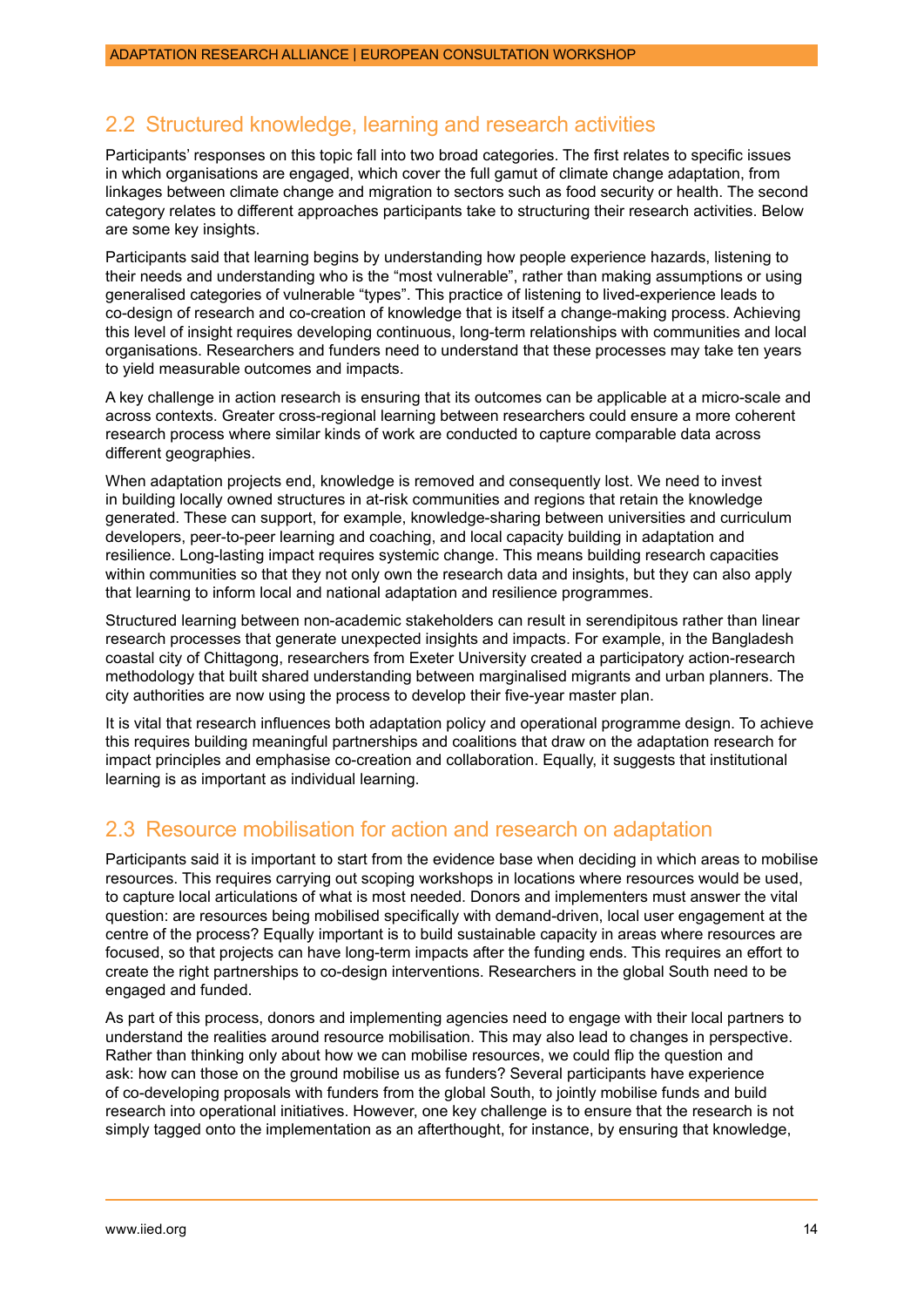learning and research components are developed alongside the core technical components of adaptation programmes.

Another important insight was that researchers need to understand the power they have in influencing funding streams. Rather than sitting back and responding to programmes that 'fall from the sky', researchers should see themselves as active agents of change, able to impart critical insights to funders and steer them towards gaps in action research that require more resources.

Finally, participants highlighted the growing role of private finance. Large companies are keen to get more engaged in adaptation. Organisations can fund their activities through a blend of official development assistance and private sector resources.

The ARA could play a number of useful roles in relation to resource mobilisation, as follows:

- Build links with different networks of donors, including the private sector, to influence and align discussions on funding
- Work with different donors to ensure their adaptation actions and funding align or work together, rather than duplicating or conflicting
- Explain to the research community how funders make their decisions
- Support the networking of different organisations involved in adaptation research and implementation to ensure closer collaboration, and
- Work with donors to increase the focus on adaptation as an important topic of research.

*"Rather than sitting back and responding to programmes that 'fall from the sky', researchers should see themselves as active agents of change."*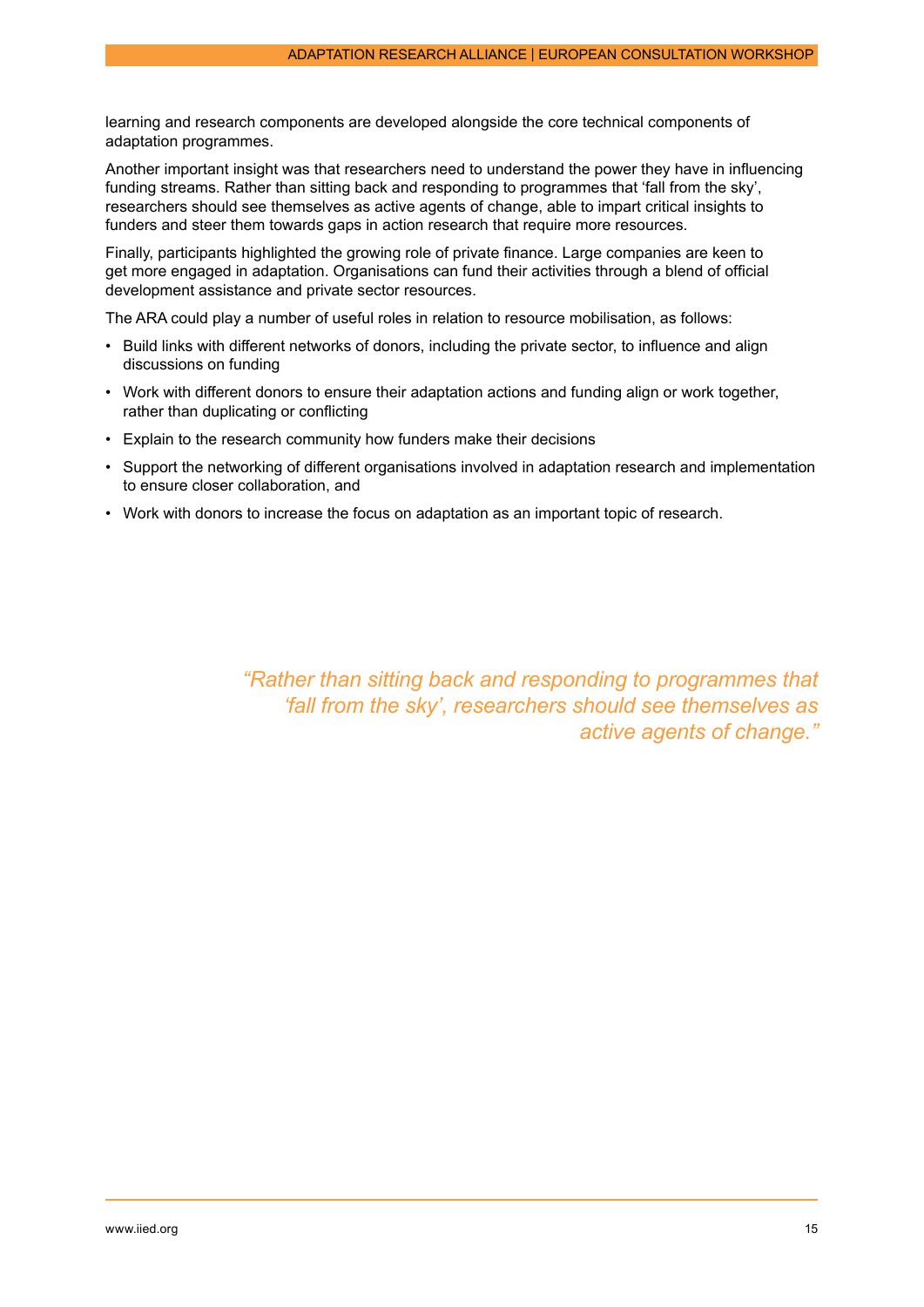# <span id="page-15-0"></span>3. Landscape of initiatives

Workshop participants shared insights from 19 European organisations engaged in forms of action research relevant to climate change adaptation and resilience. This section presents a snapshot of these initiatives, along with key lessons and learnings. The examples, which are not an exhaustive list of all the adaptation-related activities undertaken by each organisation, are collated below under the following categories:

- Funders
- Research organisations, and
- Implementers & conveners.

## 3.1 Funders

The [Dutch Research Council \(NWO\)](https://www.nwo.nl/en) funds the [WOTRO Science for Global Development](https://www.nwo.nl/en/wotro-science-global-development) initiative, whose research programmes engage cross-sectoral stakeholders including policymakers, development workers, researchers and the private sector. A key aim is to strengthen research capacity in developing countries by breaking down barriers between disciplines. Its Bangladesh project is building a permanent, locally led research facility – a 'spider in the web' that synthesises and evaluates different knowledge streams from past initiatives and mobilises that knowledge to inform future policy and implementation. WOTRO has tried to link its work with local policy formulation, but this has proved challenging. The project is still in a very early stage, so this is work in progress. The action research space in Bangladesh would also benefit from greater visibility of and coordination between other local and international projects engaged in similar work.

[FORMAS,](https://formas.se/en/start-page.html) the Swedish government research council for sustainable development, is funding a decadelong national research programme on climate (2017–2026), which adopts a "transformation-oriented" systems approach with a focus on just transition processes. Lessons include the need to synthesise knowledge from different projects to build a platform that draws together local initiatives into a wholesystems view.

The [German Federal Ministry of Education and Research \(BMBF\)](https://www.bmbf-client.de/en/node/30) has set up two regional research centres in Africa, focusing on climate change impacts in some of the most affected regions of the continent:

- West African Science Service Centre on Climate Change and Adapted Land Use ([WASCAL](https://wascal.org/))
- Southern African Science Service Centre for Climate Change and Adaptive Land Management ([SASSCAL\)](https://www.sasscal.org/)

The two centres are supported by long-term investment from BMBF, but they are locally owned and are run by independent boards. They focus on creating regional knowledge hubs and building the capacity of young people. The centres have successfully rooted themselves in the sustainability agendas of their regions, which include transboundary climate impacts. However, BMBF has found it difficult to strengthen knowledge centres in an environment which is institutionally weak and corrupt. There is also a challenge around moving from a long-term funding to a self-funding model.

BMBF is also funding [RegiKlim](https://www.regiklim.de/DE/Service/Sitemap/sitemap_node.html) – a research programme which generates climate information to inform regional German policymakers in their adaptation planning and decisions. The [German Environment](https://www.umweltbundesamt.de/en)  [Agency \(UBA\)](https://www.umweltbundesamt.de/en) is linking these regions together to share results and transfer knowledge. One learning is that climate impacts are very regionally specific and pose different adaptation requirements, making simple knowledge transfer challenging.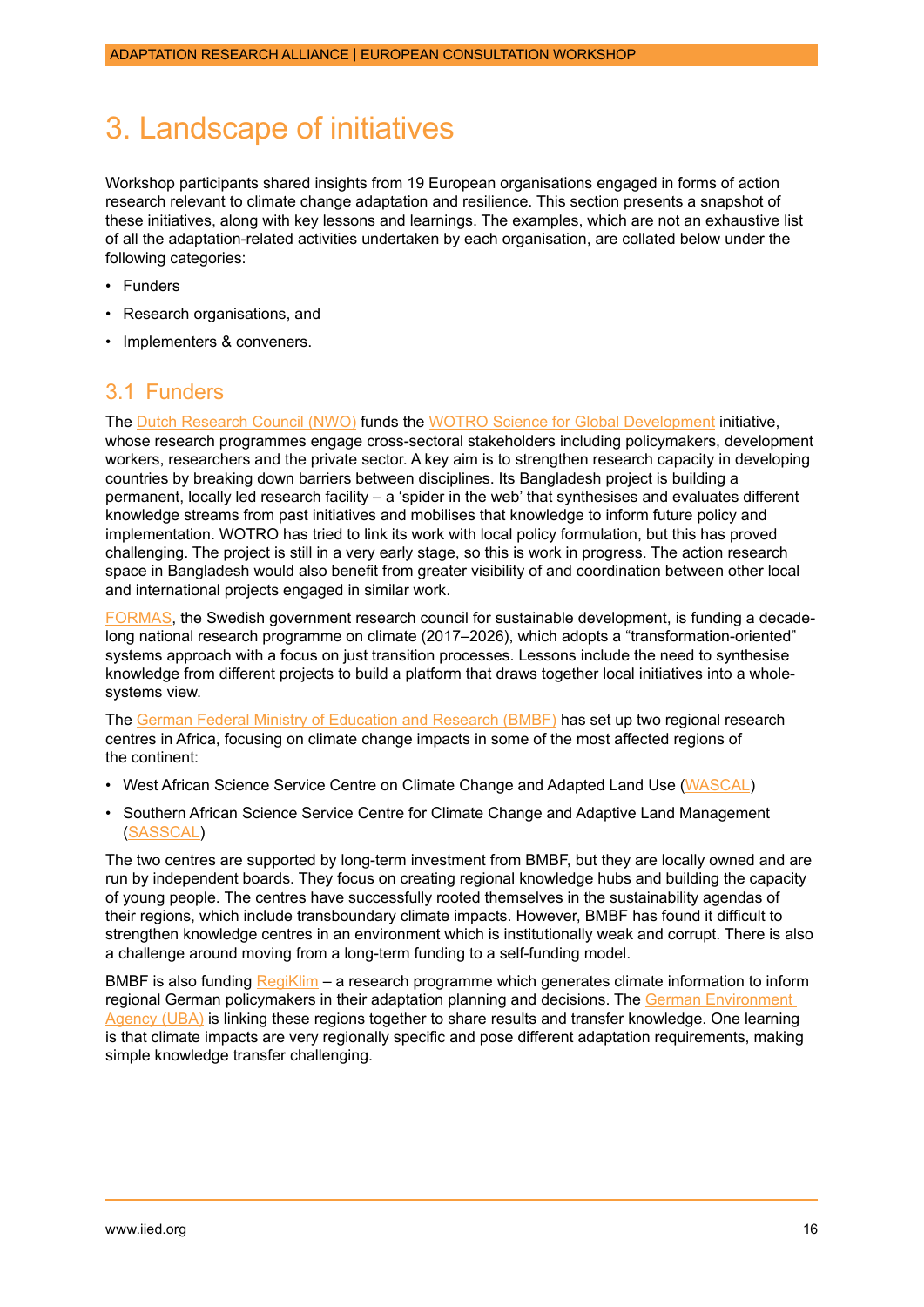The [Swedish International Development Cooperation Agency \(SIDA\)](https://www.sida.se/en/for-partners/research-partners/research-calls-and-grants) funds "impact research" for sustainable development in regions that need to adapt to climate change, for example in the Mekong Delta. Research programmes must be co-designed and co-produced with local stakeholders, to strengthen a reciprocal understanding of local needs and solutions and to build local capacity. Some key learnings include the need for "realistic" expectations from research that is only funded for three years and that researchers should be based in the country where the research is being done to ensure that local realities are reflected adequately.

The [Swedish Ministry of the Environment](https://www.government.se/government-of-sweden/ministry-of-the-environment/) has convened over 30 agencies to work in a national knowledge centre on climate adaptation. The ministry's key learning is that, while adequate resources are vital, there is much work to be done to better integrate adaptation into existing processes. It has proved very useful to have a national vision on adaptation, while tasking different government agencies to work on knowledge-sharing and adaptation within their own mandates delivers a level of integration and up-to-date insight that a single agency would find hard to achieve.

The [Swedish Research Council](https://www.vr.se/english.html) has granted three years of funding to 26 research projects (out of 200 applications) in sustainable development and adaptation for low-income countries. The criteria for approving grants included local stakeholder engagement, co-creation and dissemination, with a focus on capacity building in the global South. One key learning is to help projects better synthesise their findings and communicate their results. This will allow projects to build better on past work. A second key insight is the need to bridge projects to other funders who could assist the projects in continuing to implement their results. This in turn requires the council to build its own skills in that area.

| <b>Funder &amp; project</b>                                                             | <b>Project overview</b>                                                                                          | <b>Indicative learning</b>                                                                                               |
|-----------------------------------------------------------------------------------------|------------------------------------------------------------------------------------------------------------------|--------------------------------------------------------------------------------------------------------------------------|
| Dutch Research Council (NWO)<br>- WOTRO Science for Global<br>Development               | Strengthens cross-sectoral<br>research capacity in developing<br>countries                                       | Linking research with local<br>policy formulation is challenging                                                         |
| FORMAS – national research<br>programme on climate (2017-<br>2026)                      | "Transformation-oriented"<br>systems approach with a focus<br>on just transition                                 | Need to synthesise knowledge<br>from different local initiatives<br>into a systems view                                  |
| <b>BMBF – WASCAL &amp; SASSCAL</b>                                                      | Locally owned regional<br>research centres in West and<br>Southern Africa                                        | Difficult to strengthen local<br>research centres in an<br>institutionally weak and corrupt<br>environment               |
| <b>BMBF</b> - RegiKlim                                                                  | Research programme to<br>generate climate information for<br>regional German policy-makers                       | Climate impacts and adaptation<br>requirements are very<br>regionally specific, making<br>knowledge-transfer challenging |
| SIDA - impact research                                                                  | Co-produced research<br>programmes in e.g. Mekong<br>Delta                                                       | Need realistic expectations<br>from research with 3-year<br>funding                                                      |
| Swedish Ministry of the<br>Environment - national<br>knowledge centre on CCA            | Over 30 government<br>agencies collaborating in the<br>establishment & operation of<br>national knowledge centre | Collaboration delivers new<br>insights and greater integration<br>of adaptation into existing<br>processes               |
| Swedish Research Council -<br>3-year funding to 26 research<br>projects in global South | Criteria - local engagement, co-<br>creation, capacity building                                                  | Help projects communicate<br>findings better, bridge projects<br>to new funders                                          |

## **Table 3.1 Summary – landscape of initiatives by funders**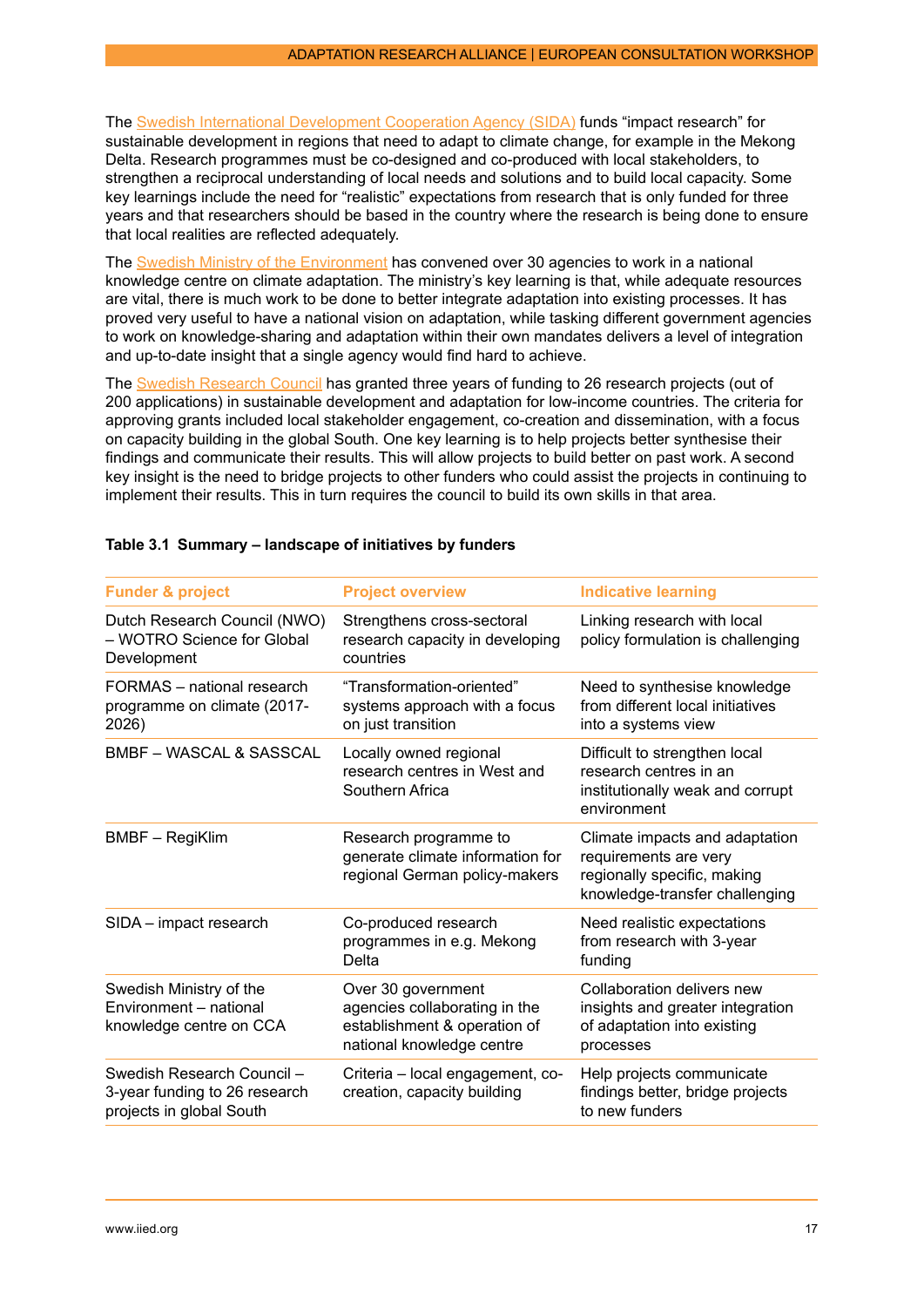## <span id="page-17-0"></span>3.2 Research institutes

The [Basque Centre for Climate Change \(BC3\)](https://www.bc3research.org/) is participating in an EU-funded project called [LIFE Urban Klima 2050,](https://urbanklima2050.eu/en/) which brings together over 20 research organisations in a 6-year, €19.8 million programme to inform the implementation of the Basque Country's climate change strategy (KLIMA-2050). BC3 aims, in its own words, "to foster the co-production of knowledge relevant to decision-making by integrating environmental, socio-economic and ethical dimensions of climate change", adding it "considers that coordinated transdisciplinary (i.e., interdisciplinary and participatory) research approaches are essential in the post-Paris Agreement era". One key lesson from BC3's engagement with LIFE Urban Klima 2050 is the need for better communication between organisations – as well as between researchers and funders – over priorities, expectations and issues such as M&E indicators. A second key lesson is to explain to partners that when it comes to scientific research, flexibility is key as plans have to be adjusted based on shifting operational contexts.

[IDDRI](https://www.iddri.org/en), an independent policy research institute, has been funding [STORISK,](https://www.iddri.org/en/project/storylines-adaptation-small-islands-climate-change) a research-led approach to understanding the risks and adaptation challenges small islands in the Pacific and Indian Oceans face from climate change. The project gathered researchers from various disciplines (including climatology, geomorphology, geophysics, ecology, human and environmental geography, political sciences and law) to understand local projections of climate risk and to plot pathways that could address future threats. The pandemic has unfortunately interrupted communication workshops planned with local communities. Yet, several key learnings have emerged. There has been considerable tension between what scientists think is important to know and communicate to communities, and what communities and local decision-makers want to know. Meanwhile, there is insufficient understanding or analysis of the cascading, cross-border effects of climate risk and associated responses such as migration.

The [Overseas Development Institute \(ODI\)](https://odi.org/en/topics/the-climate-crisis/) is contributing to the [Climate & Development Knowledge](https://cdkn.org/?loclang=en_gb)  [Network \(CDKN](https://cdkn.org/?loclang=en_gb)), which aims to combine knowledge, research and technical advisory in support of locally owned and managed policy processes. Led by the South Africa-based SouthSouthNorth organisation, CDKN is an alliance of think tanks and NGOs across Africa, Asia and Latin America and the Caribbean, which focuses on social and gender inclusion in climate action and NDC implementation. It is currently responding to calls from policymakers around the need for a practical manual on setting targets, logframe indicators and results frameworks for setting inclusive adaptation ambitions and monitoring progress against these. The network has generated considerable interest in its methodology for developing robust indicators on social and gender inclusivity. One of the key challenges has been translating across language barriers in the context of transdisciplinary field work where not all local actors can understand discipline-specific language.

The [Stockholm Environment Institute \(SEI\)](https://www.sei.org/) has joined forces with ODI and IDDRI to create Adaptation [Without Borders,](https://adaptationwithoutborders.org/sites/weadapt.org/files/awb_2pager_web.pdf) a new global partnership working to strengthen systemic resilience to the cross-border impacts of climate change. After two years of research and consultations, the partnership warns that cascading climate risks will become a defining issue for climate diplomacy, but these transboundary risks currently receive too little recognition or policy-driven analysis. For example, floods in South Asia hamper rice production and exports, triggering a doubling in prices among importers such as Senegal. Conversely, investments in resilience in one market can benefit markets on other continents. Adaptation Without Borders is investing in new research to inform policy measures to address transboundary resilience through global collaborative efforts. The project has found that existing governance structures struggle to work with complex and interconnected systems that stretch beyond national borders. It has proved difficult to address nationalist and protectionist attitudes. It would be worth investigating if lessons could be applied from the area of water management, where considerable research, policy experience and best practice have led to effective regional and global governance arrangements.

The [Swedish Meteorological and Hydrological Institute \(SMHI\)](https://www.smhi.se/q/Stockholm/2673730) is a research partner in [FANFAR,](https://fanfar.eu/) an EUfinanced project that has co-designed a pilot system for operational flood forecasting and alerts in West Africa. SMHI's work has focused on bridging the gap between scientific, hydrological data and concrete forecasting information that vulnerable communities can act on. The weather forecast production system is operated by West African institutions and over the past three years it has saved several thousand lives. The project's main challenge was adapting scientific data into actionable information.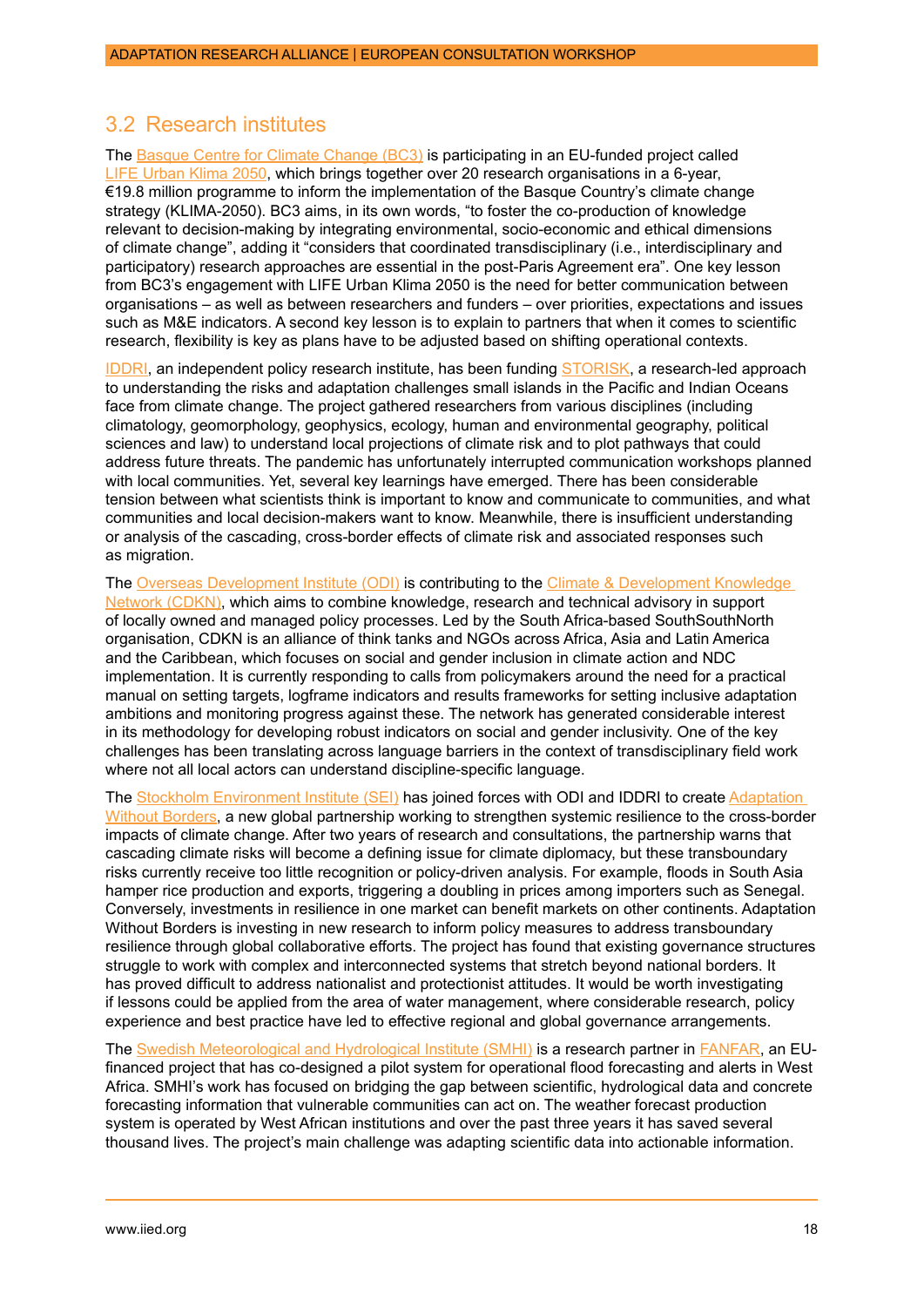Another challenge is funding: while project-based funding has enabled the initiative to get started, longterm core funding is needed to maintain it. Peer-to-peer learning between SMHI and sister institutions in the region has also proved useful.

The [UK Centre for Ecology & Hydrology \(UKCEH\)](https://www.ceh.ac.uk/) is one of 16 research partners in [AMMA-2050](https://www.amma2050.org/Home), which builds on the largest multi-disciplinary research effort ever undertaken in the area of African climate and environment, the African Monsoon Multidisciplinary Analysis (AMMA). The programme examines how the monsoon will change in the coming decades and how this information can be most effectively used to support climate-compatible development in West Africa. The project partnership trained local teams in Burkina Faso and Senegal to use climate models to inform decisions on infrastructure and land management. For example, the models predicted that if no climate change mitigation actions were taken, millet projection would decrease by 30% by 2050. One key learning to date has been to engage from the start with policy-makers to ensure that the tools which are developed are appropriate and usable.

The geography department of the [University of Exeter](http://geography.exeter.ac.uk/index.html) has conducted observational and action research into human security in cities at risk of climate change in the coastal city of Chittagong, Bangladesh (also known as Chattogram). One key objective of the programme was to build empathy and shared understanding between recently arrived migrants and city planners through participatory research. It succeeded and now city planners are using the same process to develop a five-year master plan for the port city, while the University of Dhaka is taking the methodology to the national level. The programme challenged the notion that the analysis of climate risk only entails understanding hazards and emphasised the importance of understanding vulnerability. One key learning was the ways of developing qualitative indicators to evaluate the extent to which the research programme created empathy. Another insight is that long-term collaborations, for example between the universities of Exeter and Dhaka, can lead to a scaling up of national policies based on action research, but these kinds of relationships need to be built up over decades with both good will and multiple funders.

| <b>Research institute &amp; project</b>         | <b>Project overview</b>                                                                                                                       | <b>Indicative learning</b>                                                                                                                                        |
|-------------------------------------------------|-----------------------------------------------------------------------------------------------------------------------------------------------|-------------------------------------------------------------------------------------------------------------------------------------------------------------------|
| LIFE Urban Klima 2050, BC3                      | 6-year programme to inform the<br>implementation of the Basque<br>Country's climate change<br>strategy                                        | Need for better communication<br>between organisations on<br>priorities, expectations and<br>issues such as M&E indicators<br>and need for flexibility            |
| STORISK, IDDRI                                  | Multi-disciplinary approach for<br>understanding climate risk and<br>adaptation pathways                                                      | Need to acknowledge that<br>"experts" and "communities"<br>often have divergent priorities                                                                        |
| CDKN, ODI                                       | Combines knowledge, research<br>and technical advisory in<br>support of locally owned and<br>managed policy processes                         | Need for language translation<br>is often under-emphasised in<br>technical work on adaptation,<br>but is key to ensuring inclusive<br>and comprehensive processes |
| Adaptation Without Borders,<br>SEI, ODI & IDDRI | Global partnership working to<br>strengthen systemic resilience<br>to the cross-border impacts of<br>climate change                           | <b>Existing governance structures</b><br>struggle to work with complex,<br>interconnected systems that<br>stretch beyond national borders                         |
| FANFAR, SMHI                                    | Bridges the gap between<br>scientific, hydrological data<br>and concrete forecasting<br>information that vulnerable<br>communities can act on | Adapting scientific data into<br>actionable information needs a<br>lot of effort and funding                                                                      |

## **Table 3.2 Summary – landscape of initiatives by research institutes**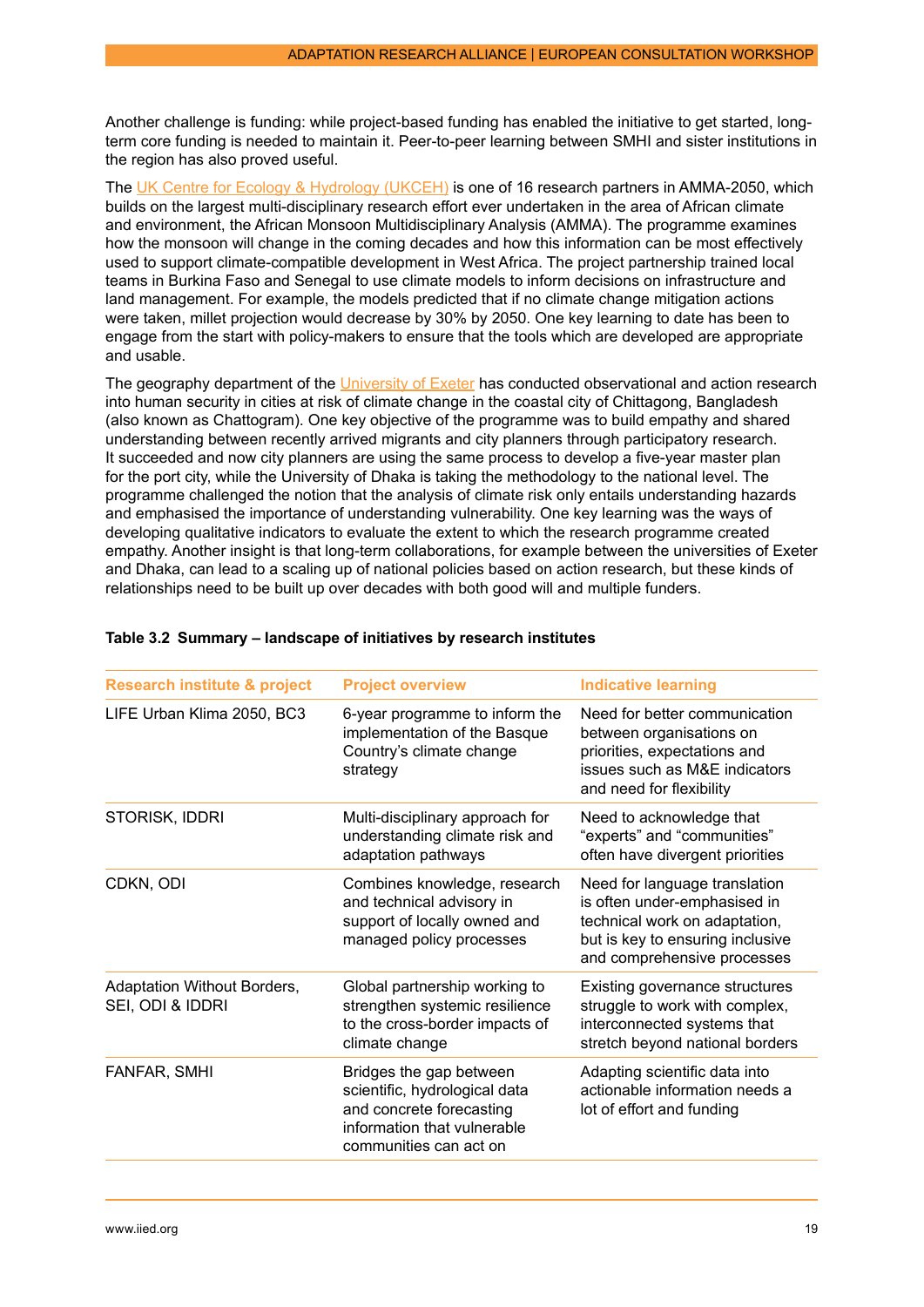<span id="page-19-0"></span>

| <b>Research institute &amp; project</b>                            | <b>Project overview</b>                                                                                                                                                          | <b>Indicative learning</b>                                                                                                           |
|--------------------------------------------------------------------|----------------------------------------------------------------------------------------------------------------------------------------------------------------------------------|--------------------------------------------------------------------------------------------------------------------------------------|
| AMMA-2050, UKCEH                                                   | Examines how African<br>monsoon will change in<br>the coming decades and<br>how this information can<br>be most effectively used to<br>support climate-compatible<br>development | Need to engage from the<br>start with policy-makers to<br>ensure that the tools which<br>are developed are appropriate<br>and usable |
| Human security and climate risk<br>in cities, University of Exeter | Examines pathways for<br>accommodating the priorities<br>of migrant populations in urban<br>development planning                                                                 | Important to focus on qualitative<br>issues (e.g. "empathy") to<br>understand pathways for<br>delivering policy impact               |

## 3.3 Implementers and conveners

[EIT Climate-KIC](https://www.climate-kic.org/) is Europe's largest public-private partnership focused on climate innovation to mitigate and adapt to climate change. As an innovation agency, it brings new ideas and thinking to climate challenges by supporting start-ups and small- and medium-sized enterprises (SMEs) to bring their solutions to market faster. Its key objective is to ensure resilience is part of development strategy, identifying blockers and opportunities through approaches that embrace technology, policy, behavioural change and lobbying. The organisation has found that varying operational modalities and governance structures among both donors and governments in countries hosting research projects require careful navigation. This can lead to challenges in implementing action research on the ground.

[GIZ](https://www.giz.de/en/html/index.html) is currently executing the [Climate Resilient Economic Development project](https://www.giz.de/en/worldwide/79266.html) (2019–2022), in partnership with the governments of Kazakhstan, Viet Nam and Georgia. The project aims to build an understanding of the likely impacts of climate change on local economies and societies, to help governments design relevant policies and adaptation measures. The project has faced several key challenges. The project had to bring different stakeholders together to unlock the information silos of different ministries and organisations. Project leaders also realised that, to maintain a high level of stakeholder engagement, they had to improve the dissemination of data-driven results through effective communication and advocacy activities.

The [Global Center on Adaptation \(GCA\),](https://gca.org/) founded in 2018, describes itself as "a solutions broker, bringing together governments, private sector, civil society, intergovernmental bodies, and knowledge institutions that can address the obstacles slowing down adaptation action". GCA's initiatives include the [Africa Adaptation Acceleration Program](https://gca.org/programs/africa-adaptation-acceleration-program/), which aims to mobilise \$25 billion by 2025 to scale up innovative and transformative adaptation measures, including climate-smart digital technologies for agriculture and food security, accelerating infrastructure resilience, empowering youth through jobs and entrepreneurship, and creating innovative financial instruments for adaptation and resilience. Research teams will work alongside project staff to study local vulnerabilities and levels of digital readiness. The research will also look at barriers preventing the adoption of practices, climate weather services, price and market services, and insurance services.

The [Global Resilience Partnership \(GRP\)](https://www.globalresiliencepartnership.org/) convenes over 60 public and private organisations to innovate and share knowledge on how to invest in resilience for development. In partnership with the Bangladesh-based International Centre for Climate Change and Development (ICCCAD) and South Africa-based SouthSouthNorth, it hosts the [Resilience Knowledge Coalition](https://www.globalresiliencepartnership.org/what-we-do/shared-learning/resilience-knowledge-coalition/), a "network of networks" whose stated purpose is "getting the best knowledge and practice on resilience used to shape policies, plans and investments to deliver a resilient future". The coalition approaches this purpose through three core functions: Collaborate (peer-to-peer learning and capacity building), Connect (agile online platforms for knowledge) and Apply (incubating solutions, synthesising evidence and getting knowledge into use). The Resilience Knowledge Coalition is a sister initiative to the ARA and both organisations are collaborating.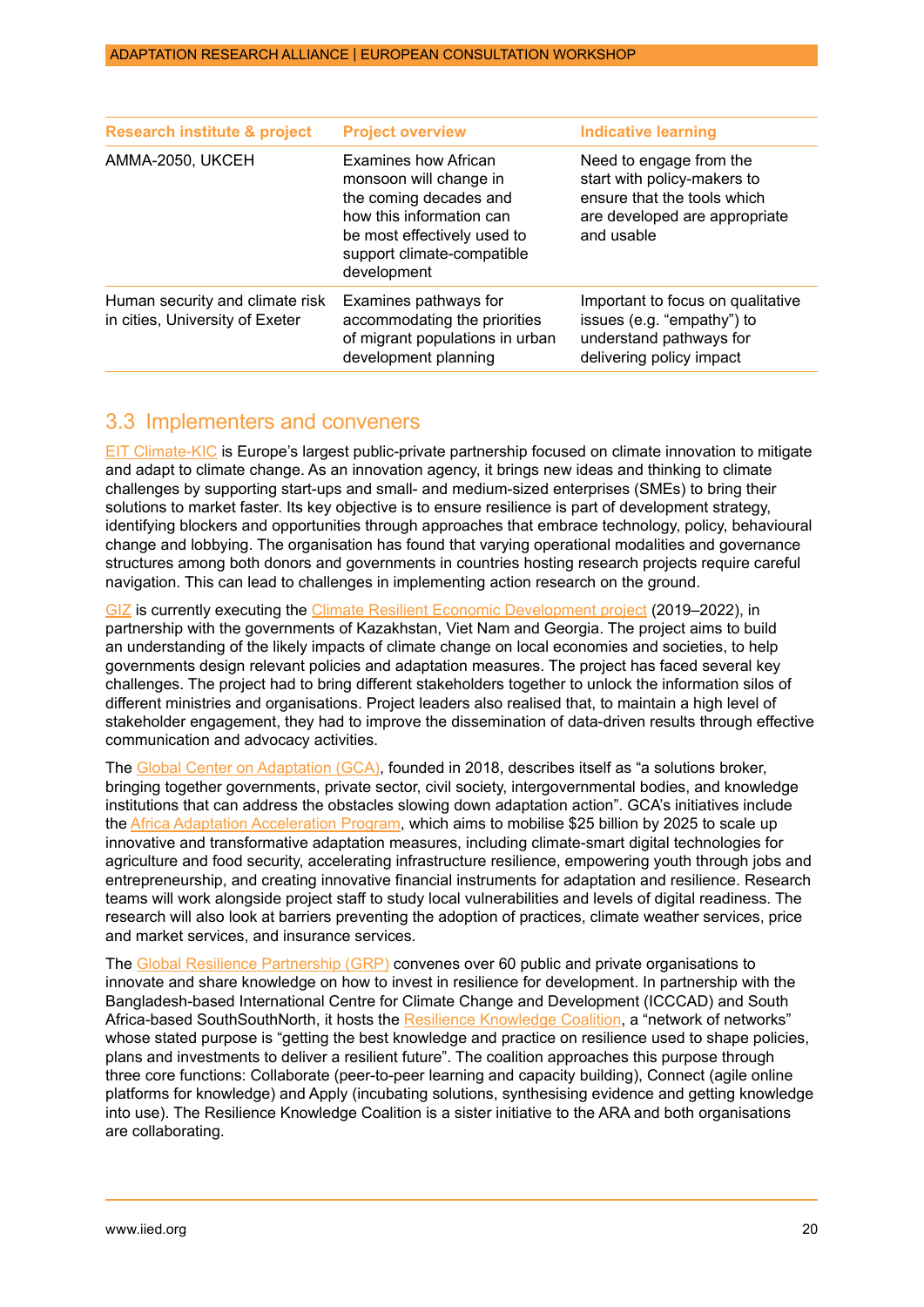[Wetlands International](https://www.wetlands.org/) is engaged in a [Building with Nature](https://www.wetlands.org/publications/technical-guidelines-building-with-nature-approach/) programme in Asia which aims to integrate nature-based solutions into water and marine engineering practice. The organisation is collaborating with the Indonesian government, UNESCO, ecologists, engineers and researchers, to reverse extreme coastal erosion through creating cost-effective hydrological infrastructure, such as mangrove forests, as an alternative to traditional coastal engineering solutions. In addition to protecting the coastline, the approach has shown cultural and societal benefits. The Indonesian government is now scaling up the model across 15 districts. Lessons include the need to invest in the enabling environment – for example building the political will required to change regulations while also building ownership at governmental and community levels. Community ownership and management of the process has proved key. Additional success factors included starting small, embedding action research within local institutions and being prepared to take risks.

| <b>Implementer &amp; project</b>                       | <b>Project overview</b>                                                                                                                                                                                                         | <b>Indicative learning</b>                                                                                                                            |
|--------------------------------------------------------|---------------------------------------------------------------------------------------------------------------------------------------------------------------------------------------------------------------------------------|-------------------------------------------------------------------------------------------------------------------------------------------------------|
| EIT Climate-KIC                                        | Focused on climate innovation<br>to mitigate and adapt<br>to climate change                                                                                                                                                     | Real need to ensure alignment<br>in donor and host government<br>operating modalities on<br>adaptation                                                |
| Climate Resilient Economic<br>Development project, GIZ | Builds an understanding of<br>the likely impacts of climate<br>change on local economies<br>and societies in Kazakhstan,<br>Viet Nam and Georgia, to<br>help governments design<br>relevant policies and adaptation<br>measures | To keep key stakeholders<br>engaged requires better<br>dissemination of data-driven<br>results through effective<br>communication and advocacy        |
| Africa Adaptation Acceleration<br>Program, GCA         | Aims to mobilise \$25 billion by<br>2025 to scale up innovative<br>and transformative adaptation<br>measures                                                                                                                    | Important to focus on<br>challenges and barriers<br>preventing the adoption of good<br>practice, alongside collating<br>examples of good practice     |
| Resilience Knowledge<br>Coalition, GRP                 | Getting the best knowledge<br>and practice on resilience<br>used to shape policies, plans<br>and investments to deliver a<br>resilient future                                                                                   | Crucial to emphasise<br>collaboration, connection and<br>application of knowledge to<br>ensure the research-practice<br>divide is effectively bridged |
| <b>Building with Nature, Wetlands</b><br>International | Reversing extreme coastal<br>erosion through creating<br>cost-effective hydrological<br>infrastructure                                                                                                                          | Community ownership and<br>management of adaptation<br>processes is key                                                                               |

## **Table 3.3 Summary – landscape of initiatives by implementers**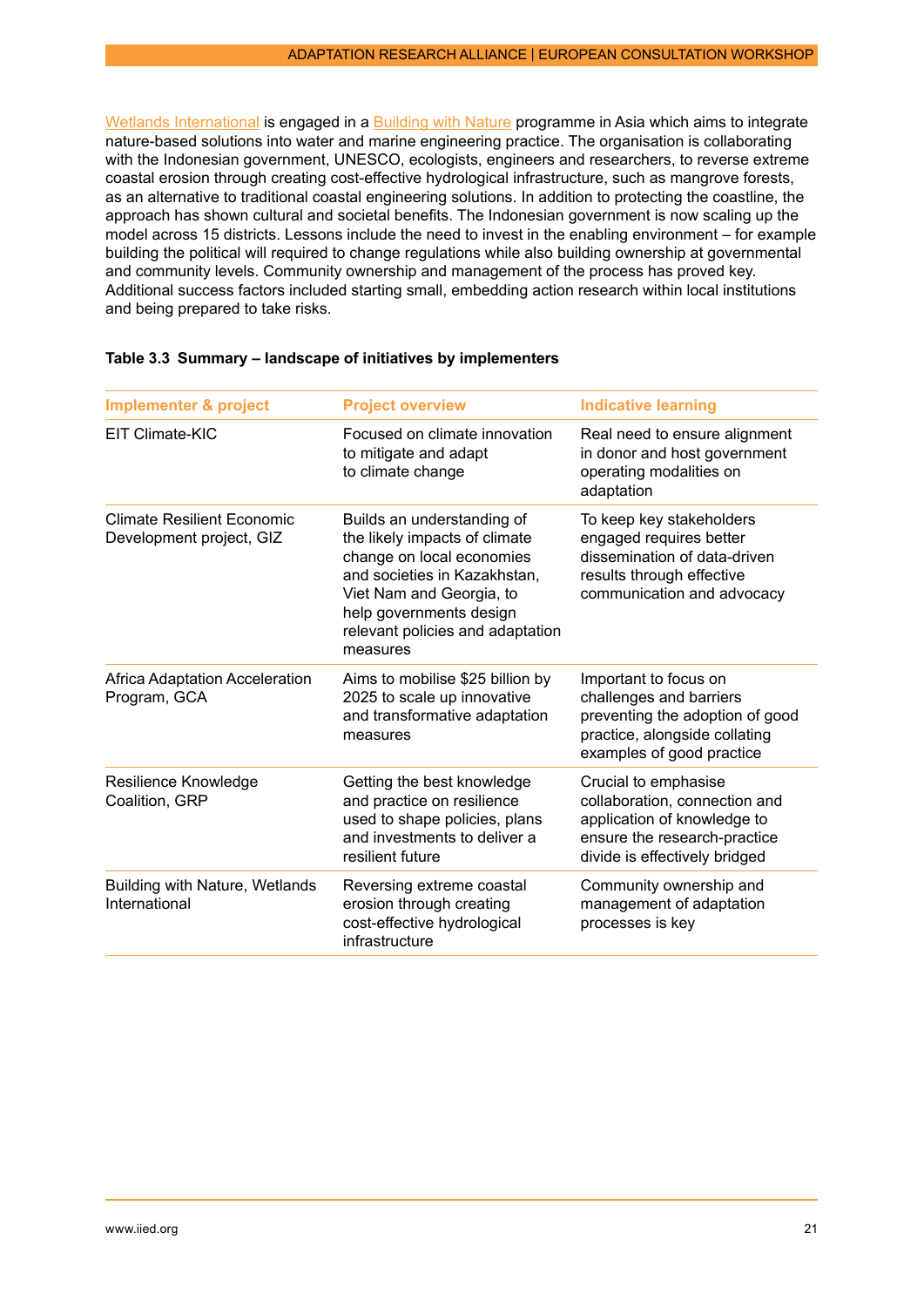# <span id="page-21-0"></span>4. Strengthening the ARA

The workshop devoted 90 minutes on Day 2 to breakout sessions to crowdsource ideas on ways to strengthening the agendas for 4 of the ARA's workstreams:

- 1. Evidence reviews and analysis
- 2. Consultative processes: identifying research needs and opportunities
- 3. Co-creation space: the space where innovation meets climate adaptation
- 4. Tracking, sharing and learning (TSL)

The moderators presented a summary of each workstream and then led a brainstorming to capture participants' views on two key questions:

- What are the challenges that we are likely to face in operationalising this workstream?
- Do you have any suggestions for helping overcome these challenges or for strengthening this workstream? How could you contribute?

## 4.1 Workstream #1: Evidence reviews

This workstream aims to provide the rigour required for robust and evidence-informed decision-making around new programme development. The ARA is undertaking a suite of evidence reviews to unearth the mechanisms in policy, funding and practice that lead to best practice for adaptation research for impact in the climate adaptation sector and to advocate for action research for adaptation. The ARA is starting with four evidence reviews:

- Iconic examples of action research evidence for building resilience
- Identification of good practice an inventory of action research approaches
- Policies for increasing investment in action research including allocation of R&D budgets in V20 countries
- Funding models and mechanisms for action research including via multi-stakeholder partnerships

## **4.1.1 Challenges in operationalising this workstream**

The first question raised was – what is the process for selecting these four areas of work and is there a way that members of the ARA, especially from the global South, can direct the analysis to areas that interest them? In response, the ARA team said that the co-creation workstream is designed to allow all members to collaborate and propose areas where further evidence is needed.

The ARA is aiming to document 20 iconic examples of action research in time for COP26 (after which the workstream will engage with members again to identify additional topics for review). "Iconic" may not be the best term – "lighthouse" and "golden nugget" examples were also suggested, or perhaps simply "good practice". The long-term view of what these evidence reviews should look like is very much work in progress and will be defined by ARA members. For now, the ARA is using its six principles as the lens through which to analyse and select good practice.

One participant highlighted that the temptation to present a clear storyline during research processes (such as an evidence review) can mask the messiness of the process and miss the nuance of how genuine or inclusive the process was. Yet the learning may lie in the messiness and the nuance. It was acknowledged that the ARA must focus on processes as well as outcomes to provide useful insights on topics for review.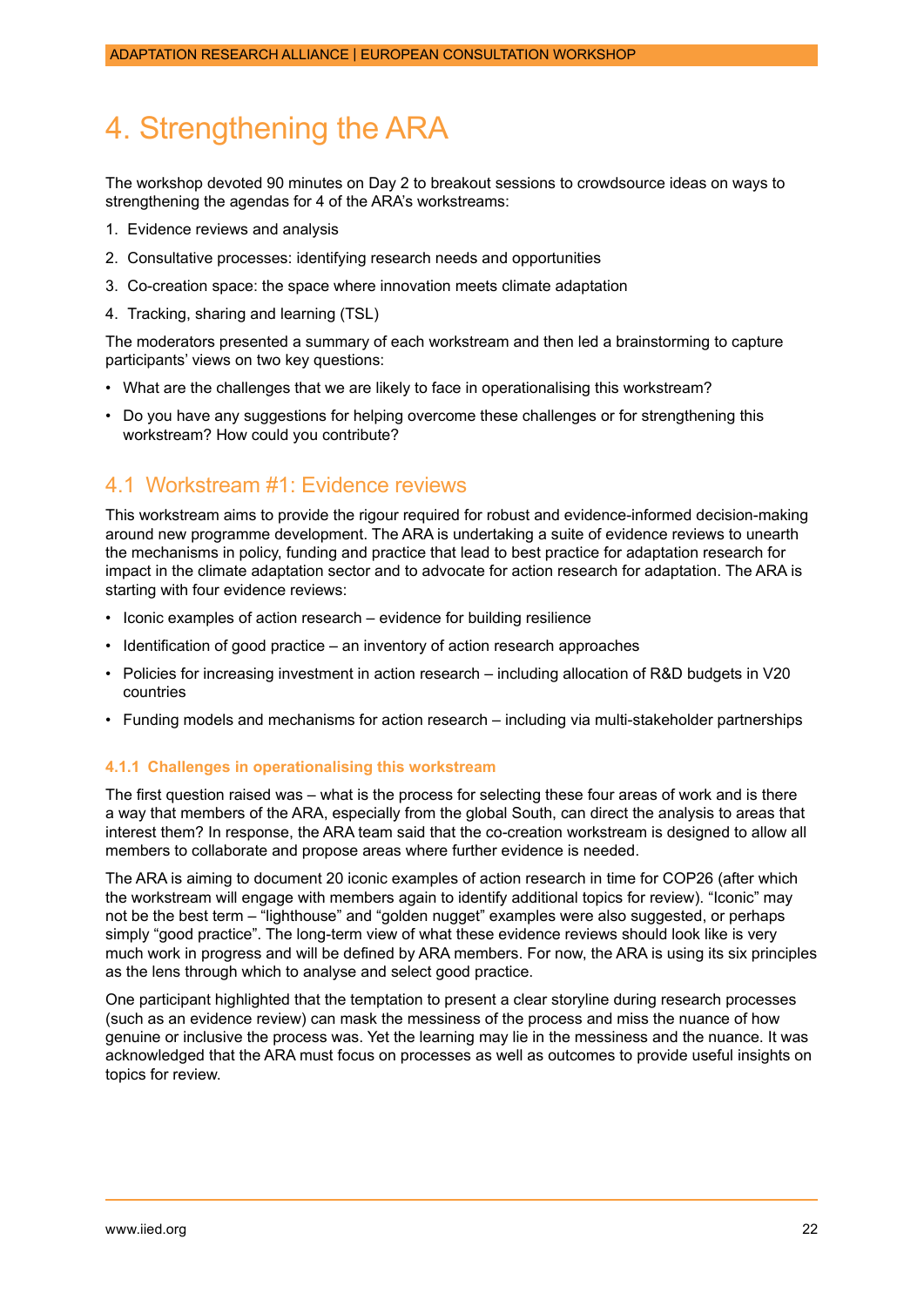<span id="page-22-0"></span>There was discussion around what counts as "action research" or "evidence". Is experiential learning as valid as more formal research? There needs to be a clear set of parameters to determine what constitutes evidence. Also, thorough evidence reviews often cost more than people are willing to pay. The risk is that the methodology gets scaled back and it then becomes more difficult to speak with confidence about what the evidence is telling us.

#### **4.1.2 Suggestions to strengthen this workstream**

A rich source of evidence and case studies is the [Climate-ADAPT](https://climate-adapt.eea.europa.eu/about) platform maintained by the European Environment Agency (EEA). Also, the World Commission on Dams conducted a consultative process on best practice some time ago which has learnings that may be applicable. The ARA could engage with parties such as these on this workstream.

The selection of evidence would benefit from **deliberative dialogues with ARA members, especially from the global South**, rather than a process where knowledge is simply extracted. Sometimes it is challenging for hard-pressed organisations to present case studies in a coherent and informative way. The risk is that the same examples keep resurfacing, promoted by only those organisations that can afford to communicate them well. The ARA has an opportunity to **offer resources, guidance and support to members from the global South to bring new evidence to light** and present it in a compelling way.

Operationalising this workstream will take more than selecting good practice examples. The ARA needs to think through creative ways to make the case studies more useable by a range of actors. This will need resources. The ARA should **consider commissioning environmental journalists to bring the case studies to life** and put them in context by connecting the science with local stories and testimonies. And beyond simply producing the evidence in a report, the ARA should allocate time and resources to **communicate the results through user-friendly means, such as infographics, scribed cartoons and podcasts**.

IIED volunteered to share with the ARA their review of adaptation good practice – these "lighthouse" examples brought together good approaches identified by least developed country (LDC) governments and civil society through a year of workshops. IIED also proposed sharing the "champion" examples of locally led adaptation initiatives, to look for evidence of learning and action research. Wetlands International expressed an interest in a mutual exchange of both global and local knowledge with the ARA.

| <b>Challenges</b>                                                                                                       | <b>Ways to strengthen</b>                                                                                                                            |
|-------------------------------------------------------------------------------------------------------------------------|------------------------------------------------------------------------------------------------------------------------------------------------------|
| How can ARA members from the global South<br>and local communities direct analysis towards<br>areas that interest them? | Ensure that ARA member organisations<br>from the global South and local communities<br>take a leadership role in analysis and<br>evidence generation |
| Learning lies in the messiness of the process -                                                                         | Provide sustained support to members from the                                                                                                        |
| how do we ensure that the storyline of outcomes                                                                         | global South and local communities to present                                                                                                        |
| does not mask this?                                                                                                     | new evidence iteratively and comprehensively                                                                                                         |
| How can the evidence that is generated be.                                                                              | Engage new kinds of actors (e.g., journalists,                                                                                                       |
| noticed, assimilated and employed to shift                                                                              | designers) to bring case studies to life and                                                                                                         |
| behaviour and policy?                                                                                                   | present them in user-friendly formats                                                                                                                |

#### **Table 4.1 Summary – Evidence reviews: key points**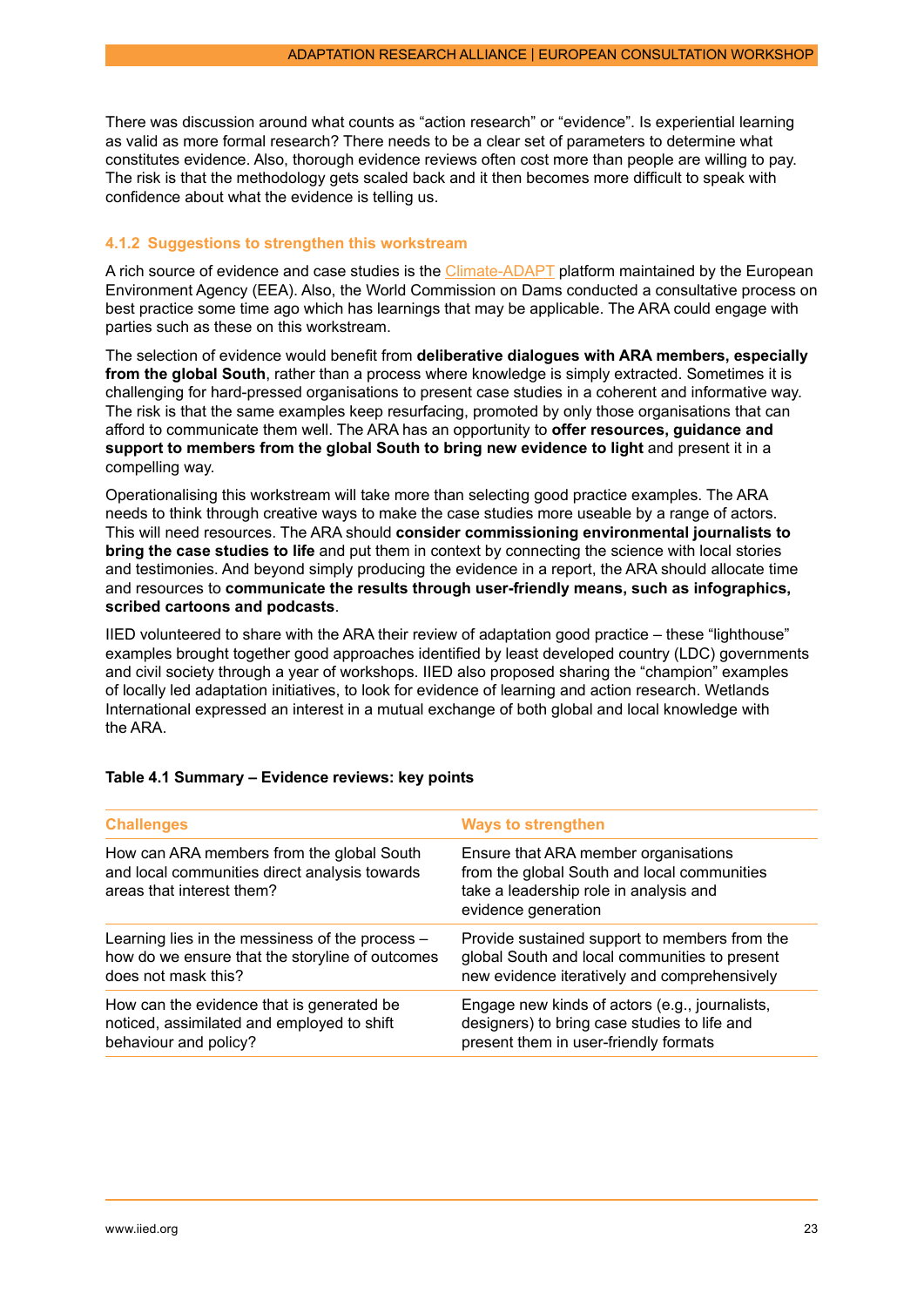## <span id="page-23-0"></span>4.2 Workstream #2: Consultative processes

This workstream aims to identify key research and knowledge needs and opportunities to ensure that meaningful, relevant and significant approaches are prioritised in climate adaptation. The consultative processes aim to bring a diverse group of experts together (whether academic or those with lived experience) in a multi-staged process to discuss broad topic areas and agree how to identify what needs to be researched in those areas. The end-result will be communicated to a funder, actor or intermediary in such a way that they can take that information and act on it. The processes started two months ago by focusing on four topic areas:

- Gender and social inclusion
- Food systems / small-holder agriculture
- Climate risk assessments in LDCs
- Global health: climate resilient health systems

#### **4.2.1 Challenges in operationalising this workstream**

One participant was concerned that the workstream did not link to the UNFCCC and the country-level process of articulating adaptation priorities between NAPs and NDCs. They also queried the extent to which the ARA willing to invest in strengthening entire knowledge systems within developing countries to enable them to generate the information and analysis necessary to inform national policy processes and implementation. The ARA responded by clarifying it is part of two UNFCCC processes: the [Nairobi](https://unfccc.int/topics/adaptation-and-resilience/workstreams/the-nairobi-work-programme-the-unfccc-knowledge-to-action-hub-for-climate-adaptation-and-resilience)  [Work Programme](https://unfccc.int/topics/adaptation-and-resilience/workstreams/the-nairobi-work-programme-the-unfccc-knowledge-to-action-hub-for-climate-adaptation-and-resilience), a knowledge-to-action hub of over 425 diverse organizations committed to closing knowledge gaps to scale up climate adaptation action, and the [Paris Committee on Capacity-building](https://unfccc.int/process-and-meetings/bodies/constituted-bodies/paris-committee-on-capacity-building) to support climate action in developing countries.

There is a lack of clarity around whether the consultative processes take place at the local, national or global level, which leads to questions around the inclusivity of the workstream. The process for deciding who takes part in these consultative processes or which topic areas are selected is not clear. Donors do not appear to be involved – but if the process does not fit with funders' delivery plans, they are unlikely to put money behind it. If, however, the intention is to engage more at a local level, then the ARA needs to understand the institutional barriers for users in entering these processes, to ensure that those with lived experience and expertise participate on an equal footing with those possessing "expert knowledge".

Depending on the area of focus, different questions arise as to the purpose of the workstream. For example, if the primary focus is at national or international level, will the results of the workstream be used to nudge national governments to fund identified research priorities? Or will these ideas be fed to international funders to respond with calls for research? And if the primary focus is local level needs, how will the global perspective be integrated?

#### **4.2.2 Suggestions to strengthen this workstream**

Several participants expressed concern that the processes might focus too much on technical or topic areas, when there is an opportunity to **explore wider and more tricky issues around governance and policy**. The added value of this process could be to help highlight a set of overarching questions that might apply across topics or regions, for example: how do we know we are doing adaptation and what are the most effective ways to track progress in adaptation? Additionally, stakeholders felt this workstream could be used to position the ARA at a more strategic level of engagement with policy processes, for example by **providing comparative research to support policy-makers in defining metrics** and enabling countries to report on them.

Participants sensed an **opportunity for the ARA to influence the topics of research funding calls** to make them more relevant to policy and practice, but that might require aligning those topic areas more closely to those that funders are interested in supporting. Regardless, there was agreement that the ARA needs to **clarify the aims and scale of these consultative processes**. This must be defined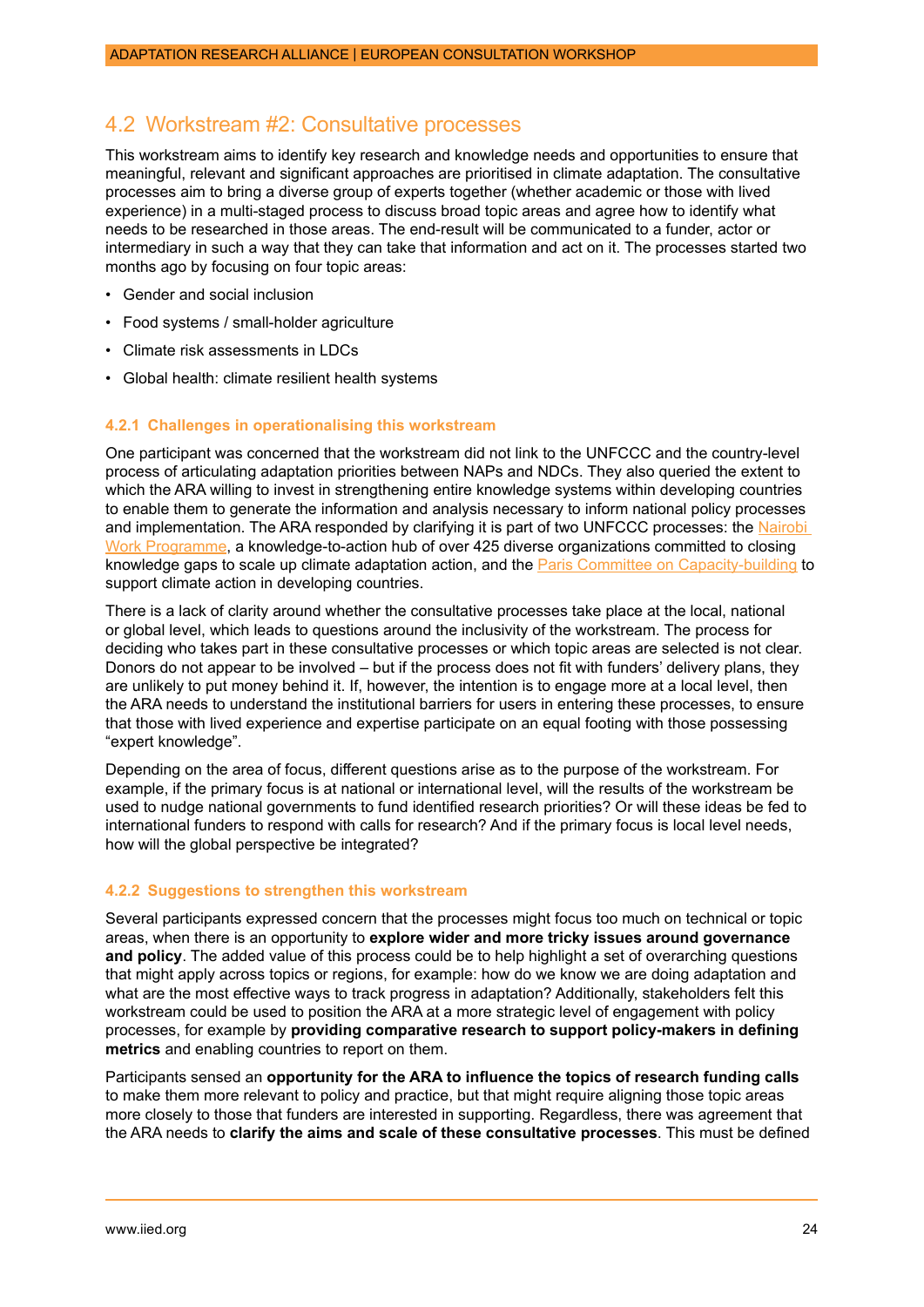<span id="page-24-0"></span>at the start of the process. It would be useful for the ARA to **share TORs for the workstream** with members and potential partners to clarify how it is intended to work.

#### **Table 4.2 Summary – Consultative processes: key points**

| <b>Challenges</b>                                | <b>Ways to strengthen</b>                          |
|--------------------------------------------------|----------------------------------------------------|
| Lack of clarity around inclusivity of workstream | Communicate to members more clearly from the       |
| and level of engagement from local, national and | start what are the aims and scale of consultative  |
| international actors                             | processes as well as the nature of participation   |
| Need to ensure equal participation between       | Need to ensure that local communities or those     |
| those with lived experience and those with       | who can legitimately represent their point of view |
| "expert knowledge"                               | are included meaningfully.                         |
| Need to ensure that the selection of topic areas | Influence topics for research funding calls to     |
| is transparent                                   | make them more relevant to policy and practice     |

## 4.3 Workstream #3: Co-creation space

The aim of the co-creation space is to bring ARA members and other key adaptation partners together in a safe space to co-create new approaches to adaptation challenges and to identify new solutions. The co-creation space is intended to be the enabling environment that will facilitate the systemic shift that is required to enable action research for climate adaptation. The workstream's objectives include:

- Pivot from a landscape of competitors to coalitions, particularly among private-sector entities, funders and research institutes
- Co-develop new programmes for climate adaptation action research
- Generate, trial and scale up new funding models and approaches for adaptation research for impact
- Form and strengthen networks and consortia of actors to cooperate in the adaptation research for impact process

In this breakout, the ARA was looking for ideas on how best to create a space where participants could meaningfully collaborate to address challenges such as making partnerships work or managing trust deficits and power dynamics.

## **4.3.1 Challenges in operationalising this workstream**

Power dynamics are a key challenge in this workstream – it will be vital that local communities own any projects that are co-created. The workstream needs to create the right enabling environment for the co-creation process, which in turn requires sufficient funding to bring the right people together. The more complex the process of co-creation, the harder it will be to maintain a level playing field between Northern and Southern participants. There may also be conflicts of interest between participants, for example if the ARA convenes users of funding and donors in the same space. Professional facilitators will be needed to ensure a smooth process.

Several participants identified people's time as a key challenge – Zoom overkill and pressing commitments mean there must be a clear incentive for people to participate. There is a risk that contributors from the global South are running out of patience with Zoom dialogues that simply become extraction processes for Northern agencies to unearth ideas to pitch to donors. Co-creation needs to be authentic – and it needs to be there from the start. Or is there is a risk of too much repetition in discussions like these.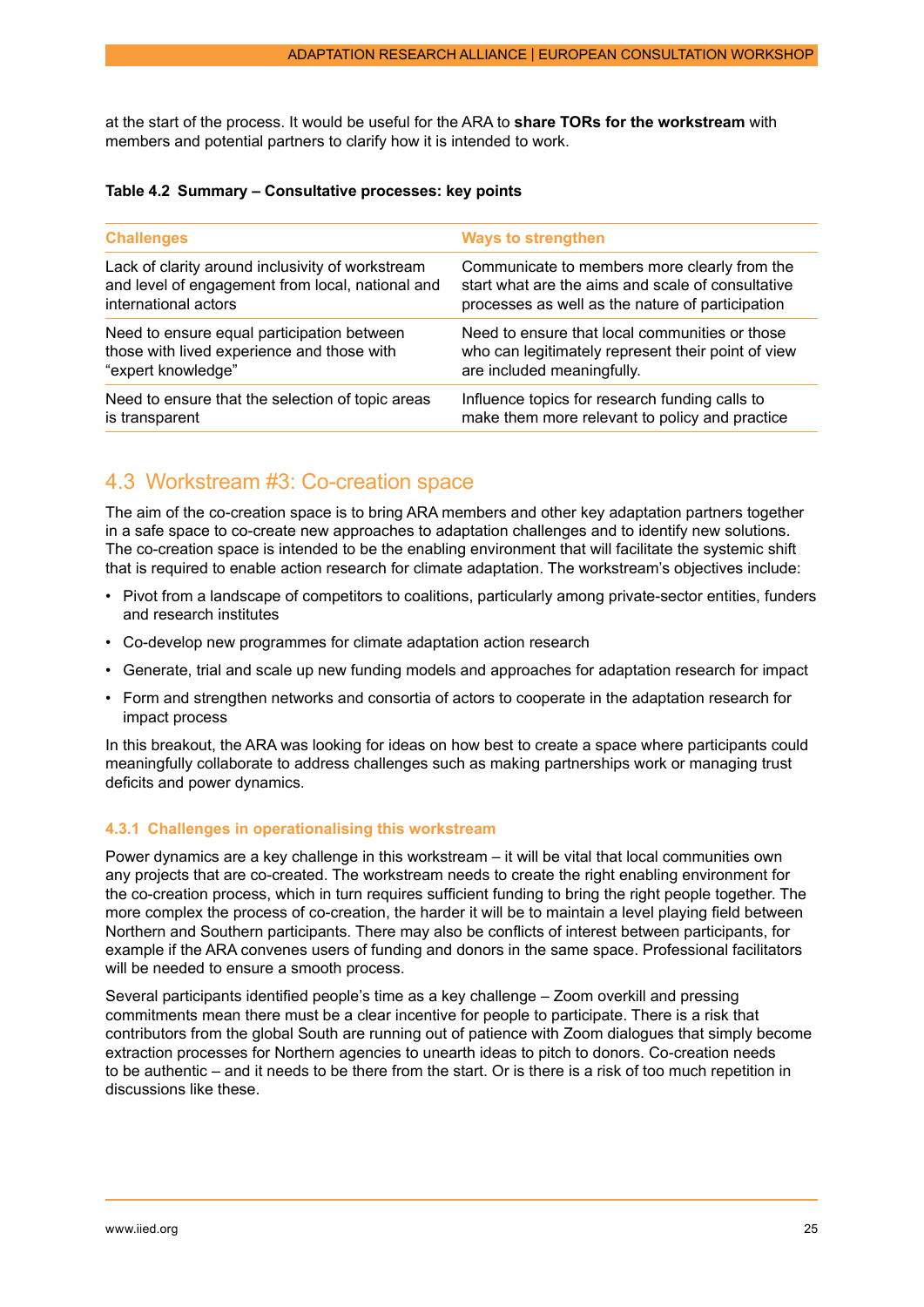#### <span id="page-25-0"></span>**4.3.2 Suggestions to strengthen this workstream**

Donors should offer **more support for building alliances between those utilising the funding** that they provide. However, it takes time and skill to create alliances that are inclusive, bottom-up and allow people with different interests and expertise to be heard. The ARA has a great opportunity help plug this gap, perhaps by learning from existing processes in the global South that are aimed at building coalitions.

This workstream aims to create sandboxes in which new ideas can be co-created and tested. It's vital that Southern actors and policy-makers get involved in this process – and this could happen at the local, regional and international levels. The ARA could **encourage leadership by coalitions of governments or other actors in the South to identify action research in areas of shared priority**. The ARA could also share an overview of funding opportunities with Southern actors and facilitate their access to international funders.

The ARA has an opportunity to shape a great **pitch to donors with this workstream, by offering an initiative that sifts the ideas of dozens of organisations – from North and South** – into a coherent set of action-orientated research priorities. Participants believed that donors would be particularly interested in seeing a demand for this kind of research coming from the global South. It may make sense for donors to respond to ideas developed by others, to avoid conflicts of interest. In addition, the ARA could **facilitate peer-to-peer learning between donors, to encourage them to support more** collaborative, flexible and less bureaucratic approaches to funding action research and adaptation programmes.

The ARA could improve the efficiency of this workstream by **aligning with and learning from existing alliances and events** that ARA members are already participating in. For example, the ARA could convene the research community together with – among others – the LDC Initiative for Effective Adaptation and Resilience ([LIFE-AR](https://www.iied.org/supporting-ldc-initiative-for-effective-adaptation-resilience-life-ar)), the Global Mangrove Alliance or the Global Resilience Partnership. Simply mapping the relevant actors in the landscape would be a useful start.

IIED offered to support the ARA in connecting with southern networks, federations and social movements, including the governments of LDCs and small island developing states (SIDS). The Global Resilience Partnership is keen to engage in this workstream, as is Wetlands International, which can involve its Southern leaders and help the ARA connect to global partnerships and programmes with adaptation agendas and the ability to scale up and replicate.

| <b>Challenges</b>                                                                            | <b>Ways to strengthen</b>                                                                                                     |
|----------------------------------------------------------------------------------------------|-------------------------------------------------------------------------------------------------------------------------------|
| Ensure local communities own any projects that<br>are co-created                             | ARA should encourage donors to support<br>inclusive, bottom-up coalitions                                                     |
| Conflicts of interest may require professional<br>facilitators to smooth out                 | Incubate coalitions or communities of practice of<br>Southern actors to self-identify shared priorities<br>on action research |
| Ensure authentic co-creation, not simply<br>extraction of ideas from members in global South | Pitch this workstream to donors as sifting<br>multiple research priorities from actors in the<br>global South                 |

## **Table 4.3 Summary – Co-creation space: key points**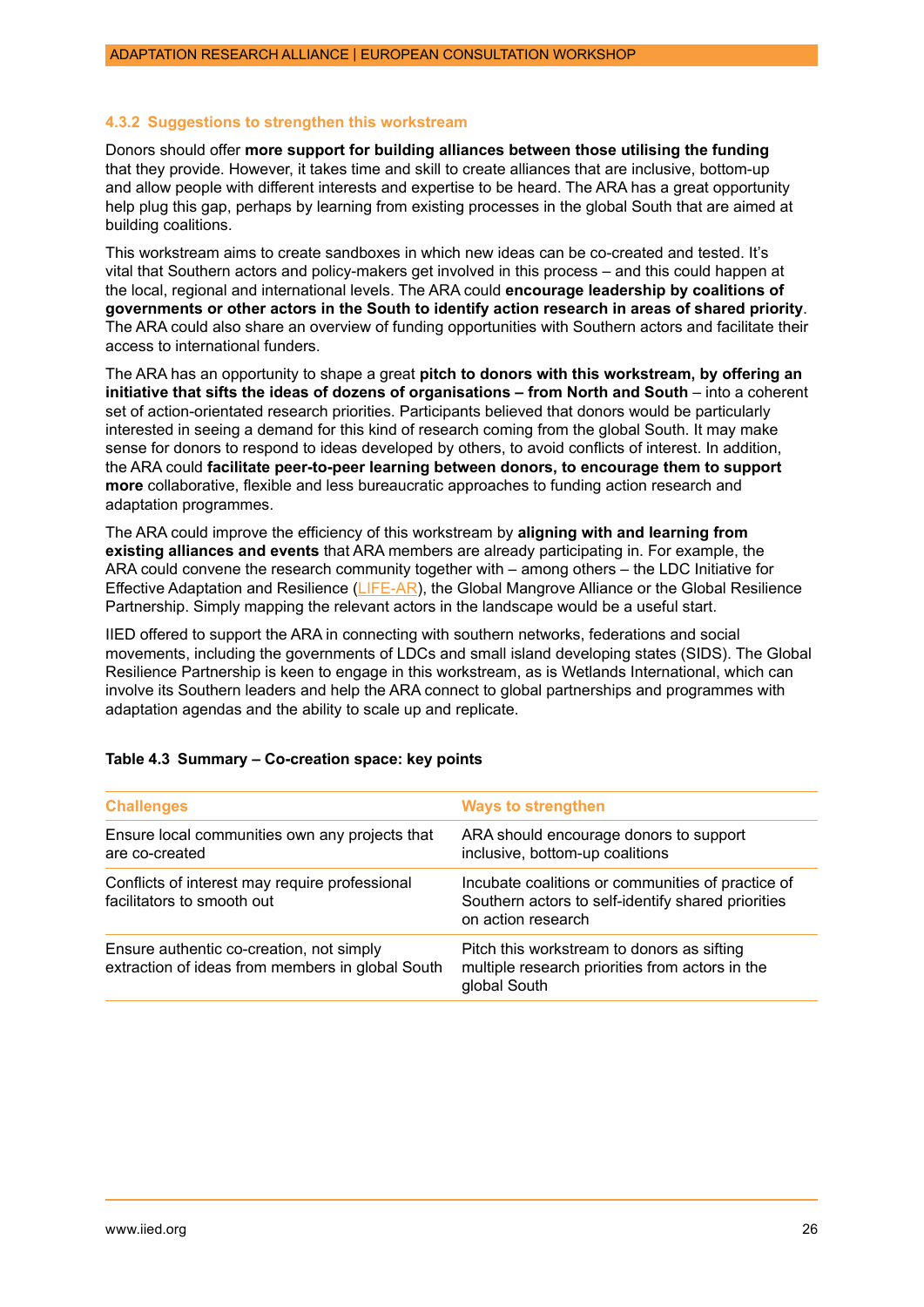## <span id="page-26-0"></span>4.4 Workstream #4: Tracking, sharing & learning

The ARA is on a journey to learn how to apply and conduct action-orientated research. This workstream will design a process and a framework to help members learn from their own experience as well as from each other, through knowledge-sharing platforms and events. The workstream will promote learning and capacity development of ARA members in the following ways:

- Development of a functioning platform for ARA members to track actions, share experiences of putting the principles into practice and learn from one another
- Emphasis on within-institution learning, as well as across-institution learning, to build a community of practice within the ARA
- The platform will enable the ARA to learn from its members and support the validation of the Adaptation Research for Impact Principles over time

## **4.4.1 Challenges in operationalising this workstream**

"The word 'platform' leaves me dead", said one participant, adding: "You put it there and hope people will go and sort themselves out – it won't happen! Most learning does not happen on platforms or in isolation, it happens together and it happens iteratively." The challenge with this workstream is to make it sufficiently interactive and dynamic to achieve its aims – but this requires resources that the project does not have. The ARA could bring funders into the discussion – especially those interested in the "learning" component – and make the argument for more resources to allow learning processes to happen.

Participants queried the end-result of this learning activity and what the ARA intends to achieve from this workstream. For example, asking members to provide information tracking their progress could become an onerous administrative burden that is unlikely to deliver useful results, unless it is contextualised, incentivised and explained comprehensively.

Several participants were concerned about information overload, carrying the risk that the "big picture" will be lost in the detail. It is easy to harvest data on outcomes, but much harder to analyse the process – the enabling and hampering factors – that led to those outcomes. It would be very useful for the ARA to organise processes to draw out that learning from the experience of members and document the findings.

## **4.4.2 Suggestions to strengthen this workstream**

If the ARA's aim is to strengthen the links between research and action, then this workstream needs to **build in feedback loops to processes where learning can influence programme design and practice**. The ARA could use this workstream to emphasise the need for adaptive management. Are there existing project-planning platforms that this workstream could feed into?

The ARA could **use communications methodologies to support the way members learn**. For example, the ARA could employ a journalist or writer to interview a researcher to create a short learning piece or send a reporter to visit projects in real time to ask questions and share answers. There is also an element of accountability in presenting the information that we ask others to provide. Packaging what people learn and how they learn it  $-$  in concise, attractive publications  $-$  can help motivate people.

It is important for the ARA to **link this workstream to existing networks of learning**, for example [weADAPT](https://www.weadapt.org/), which itself has links to other networks as well as an interactive world map of case studies and climate data. To overcome the risk of a static platform, the ARA needs to **bring people together to learn and collaborate through webinars and live events**.

The website that this workstream envisages will also need to be dynamic – its success will depend on how it looks and its end-user interface. Rather than hiding information in folders, the **website should look at ways to present learning in graphic formats**. For example, the EC has created an excellent interactive atlas with filters to select climate information, thematic project area, year and so on.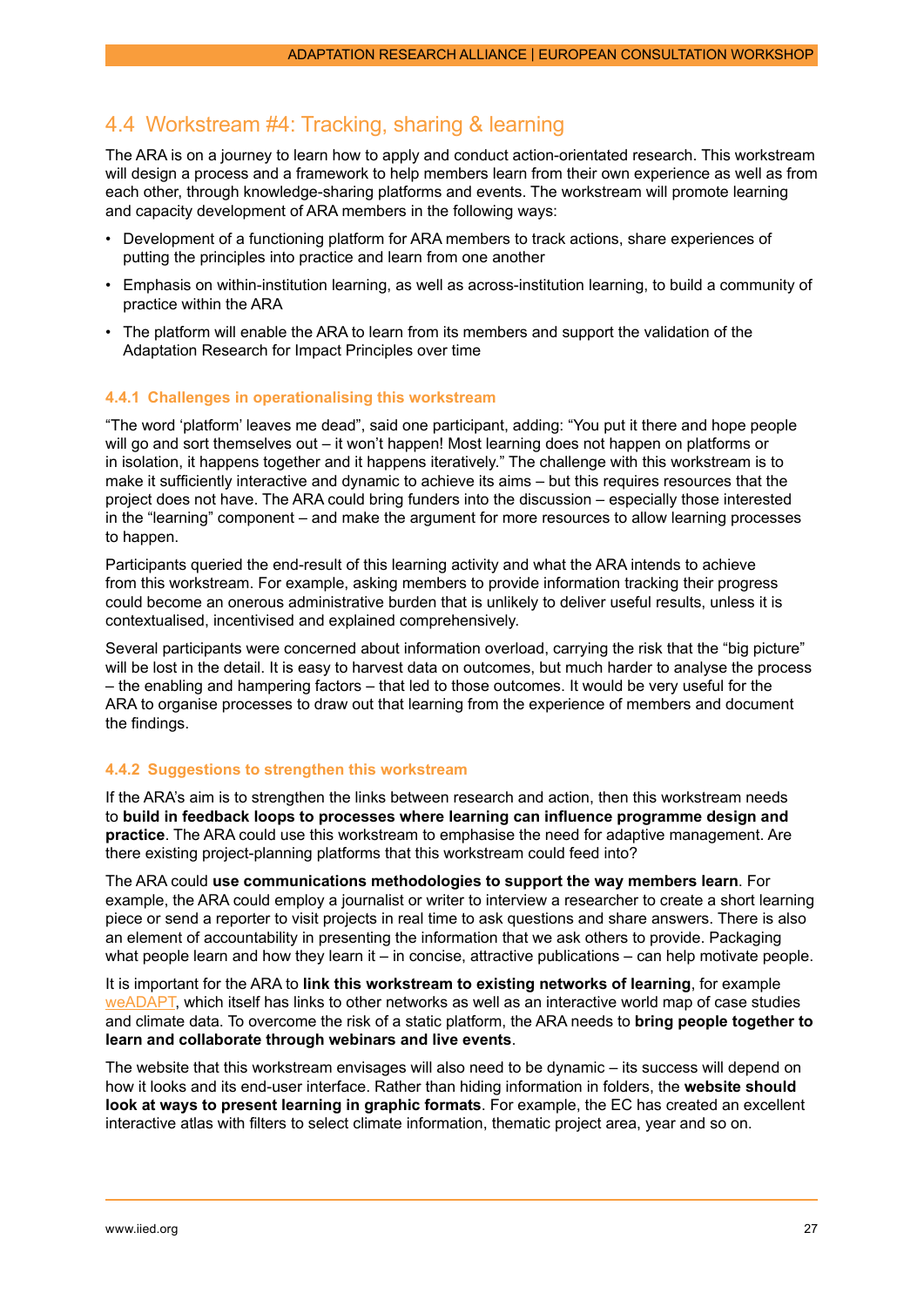The Global Resilience Partnership and the UK Centre for Ecology & Hydrology (CEH) both showed interest in engaging in this workstream.

## **Table 4.4 Summary – Tracking, sharing & learning: key points**

| <b>Challenges</b>                                                                                                      | <b>Ways to strengthen</b>                                                                                                       |
|------------------------------------------------------------------------------------------------------------------------|---------------------------------------------------------------------------------------------------------------------------------|
| This workstream needs to demonstrate impact                                                                            | Build in feedback loops so that learning can<br>influence programme design and practice                                         |
| Lack of clarity on whether adaptation<br>practitioners and policymakers will be able to use<br>the knowledge generated | Use communications professionals to capture<br>and package learnings in attractive formats to<br>enhance their value and impact |
| Risk of data overload that misses the big picture<br>and fails to analyse processes behind successful<br>outcomes      | Develop a process that links sustainably<br>to existing learning networks to develop a<br>comprehensive picture over time       |
|                                                                                                                        |                                                                                                                                 |

*"Most learning does not happen on platforms or in isolation, it happens together and it happens iteratively."*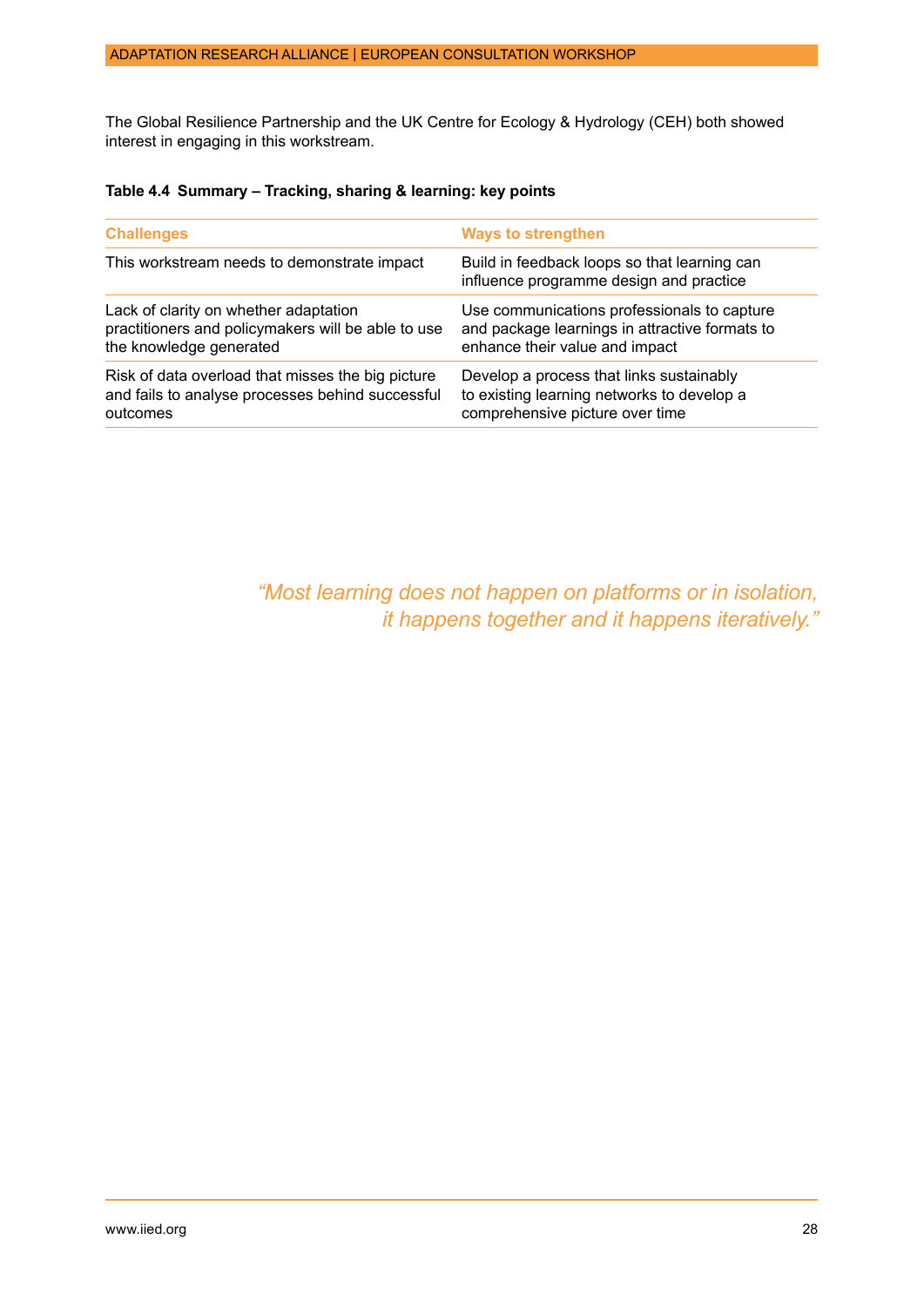# <span id="page-28-0"></span>5. Conclusion & implications for the ARA

An analysis of the salient points of discussion over the two days of the ARA European workshop leads to the distillation of four key, cross-cutting insights and implications for the alliance, detailed below.

## **1. ARA needs to embrace a broader range of issues and develop a model of engagement to ensure that stakeholder initiatives inform its workstreams**

Section 2 demonstrates that stakeholders are engaged in different types of "advocacy" initiatives aimed at strengthening adaptation research and practice (the ARA's first functional area). This includes sharing knowledge to shape financing agendas, influencing policy processes, employing local knowledge from at-risk communities to shape adaptation initiatives, and supporting the development of common charters for influencing adaptation practice.

Similarly, workshop participants indicated their involvement with a variety of structured knowledge, learning and research activities (the ARA's second functional area). These activities fall into two categories: 1) knowledge, learning and research on technical and sectoral entry points; and 2) approaches and processes important for successful adaptation.

Meanwhile, all stakeholders were engaged in a variety of resource mobilisation activities (the ARA's third functional area) and underlined the critical importance of ensuring that resources for adaptation respond to demand and align with the needs of vulnerable groups, and that the private sector is playing an increasingly important role in adaptation financing.

Although these synergies exist, participants urged the ARA to ensure its functional areas accommodate a broader range of issues. Stakeholders felt the ARA's advocacy function was sharply focused on influencing policy and funding, but overlooked the importance of advocating for a behavioural shift by institutions to ensure local perspectives are given the importance they deserve in decision-making. Similarly, participants maintained that the ARA's current focus on technical and sectoral aspects of adaptation research and practice should be balanced with more emphasis on understanding the processes and partnerships needed to make adaptation research for impact a reality. Discussions on resource mobilisation revealed the importance of the ARA complementing its current emphasis on shaping and mobilising public finance with efforts to catalyse private sector investment in adaptation action and research.

While the ARA's outreach to these institutions was merited and timely, the alliance urgently needs to develop a sustained and structured model of engagement to ensure that these initiatives (that are highly in sync with the ARA's theory of change) start to inform activities within its various workstreams.

## **2. Participants proposed three key roles for ARA: frontline champion, bridge-builder and knowledge-broker**

## **a) ARA as frontline champion**

Workshop participants proposed the ARA could play the role of an intermediary and a champion, to ensure the voices of those on the frontlines of climate change are represented in decisions to fund adaptation action and research, as well as in international climate policy processes. In the discussion around the ARA's learning function, stakeholders emphasised the importance of continuous, long-term relationships with communities and local organisations to ensure that the "lived experience" of those facing climate risks informs research and learning. In the discussion around the ARA's co-creation space, participants further underlined that outputs from this workstream would only be valid if they had buy-in from vulnerable populations and were not simply a product of deliberation between "experts". Participants argued powerfully that the ARA has a key role to play in galvanising actors from the global South to co-create solutions, to package evidence and learnings effectively for communication, and to lay emphasis on insights from lived experience alongside those from expert knowledge.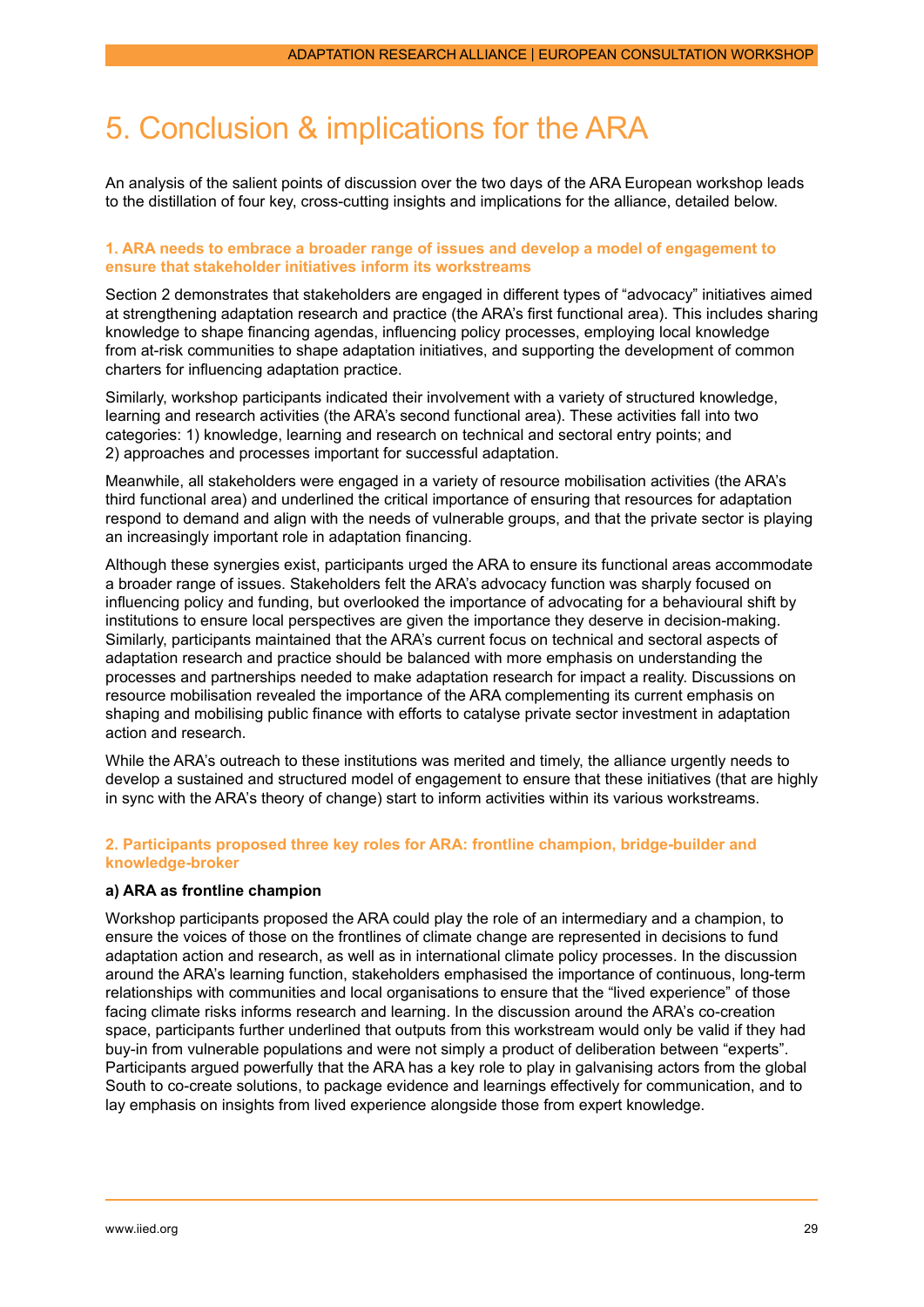#### **b) ARA as bridge-builder**

Participants supported the ARA's thrust on catalysing partnership and collaboration, and the workshop shed light on the different ways in which it could do this. It could, for instance, link institutions in Europe working on adaptation action and research with one another; it could improve collaboration between organisations in Europe and in other regions of the global North (e.g., US and Canada); and it could build bridges between institutions in the global North and those in the global South that make up the bulk of the alliance's membership.

### **c) ARA as knowledge-broker**

A third role that participants felt the ARA could play was that of knowledge-broker. For example, the ARA could help spotlight key issues that deserve more attention from those forging policies and making financing decisions around adaptation action and research. Participants underscored the importance of the ARA capturing, consolidating and communicating insights on which interventions have or have not helped vulnerable communities battle the impacts of climate change. However, simply producing more reports or launching a web platform to disseminate information is unlikely to deliver impact – the ARA needs to create a dynamic and interactive learning system predicated on knowledge co-creation.

#### **3. The ARA should focus more on addressing the structural, governance and systemic challenges preventing effective adaptation**

Some participants voiced concerns that the ARA's focus on exploring the technical dimensions of enhancing adaptation practice misses an opportunity to engage more deeply with the structural dimensions of tackling climate risk. More specifically, participants felt that ARA's decision to examine issues such as climate resilience and smallholder agriculture, climate change and public health, climate risk assessments, and financing streams for action research on adaptation shows a somewhat sectoral and narrow remit – whereas some of the most endemic barriers for successful adaptation are less technical and more structural. Participants highlighted that existing governance structures struggle to work with complex and interconnected systems – an essential factor in ensuring comprehensive and sustainable resilience.

The ARA could work with funders to encourage them to amend their financing structures and approach: for example, the time horizons of most donor-funded action-research projects (typically three years) are unlikely to provide adequate learnings and research insights. Similarly, the workshop highlighted the importance of understanding the right pathways to influence adaptation policy processes. The ARA could help develop a deeper understanding of the types of knowledge and evidence needed to influence adaptation policy. The alliance could also build a consensus around optimal adaptation metrics and the types of feedback loops needed between practice, research and policy.

Integrating feedback from this group of salient European institutions working on adaptation research and practice will strengthen the Adaptation Research Alliance, support progress with its theory of change and in turn help ensure that vulnerable communities are not only able to function but to flourish, despite shocks and stresses from a changing climate.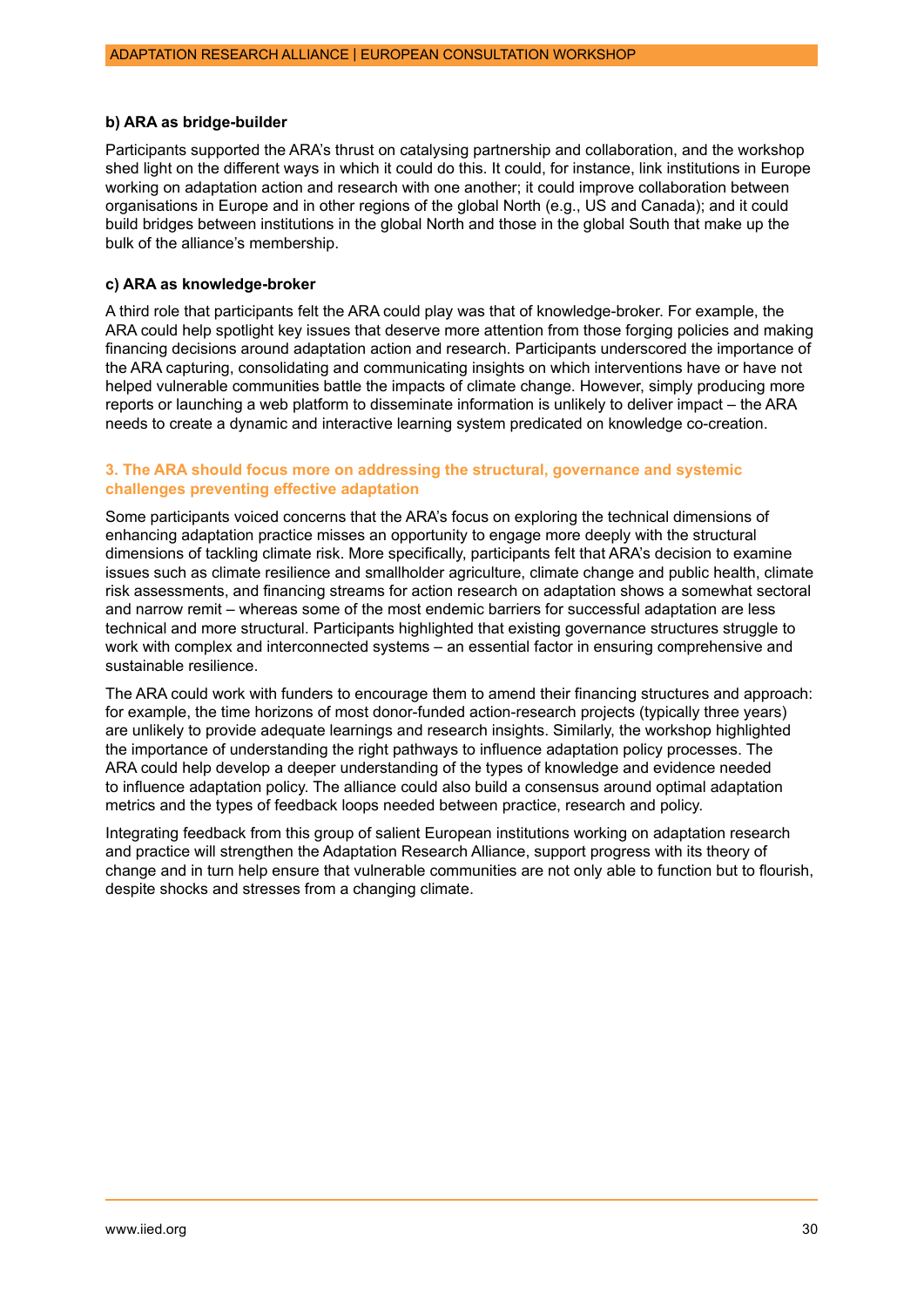# <span id="page-30-0"></span>Annex 1: List of workshop participants

- 1. Adaptation Research Alliance (ARA)
- 2. Agence Française de Développement (AFD)
- 3. Basque Centre for Climate Change (BC3)
- 4. British Consulate-General Munich
- 5. Deutsche Gesellschaft für Internationale Zusammenarbeit GmbH (GIZ)
- 6. DLR Projektträger
- 7. EIT Climate-KIC
- 8. Foreign, Commonwealth & Development Office (FCDO)
- 9. Formas (Swedish Research Council for Sustainable Development)
- 10. German Environment Agency (UBA)
- 11. Global Center on Adaptation (GCA)
- 12. Indian Institute for Human Settlements (IIHS)
- 13. Institute for Sustainable Development & International Relations (IDDRI)
- 14. International Institute for Environment & Development (IIED)
- 15. International Rescue Committee (IRC)
- 16. Ministry of the Environment, Sweden
- 17. Natural Environment Research Council (NERC)
- 18. Overseas Development Institute (ODI)
- 19. Red Cross Red Crescent Climate Centre
- 20. Stockholm Environment Institute (SEI)
- 21. Swedish Development Cooperation Agency, Sida
- 22. Swedish Meteorological and Hydrological Institute (SMHI)
- 23. UK Centre for Ecology & Hydrology (UKCEH)
- 24. University of Exeter
- 25. Vetenskapsrådet (Swedish Research Council)
- 26. Wetlands International
- 27. WOTRO, Dutch Research Council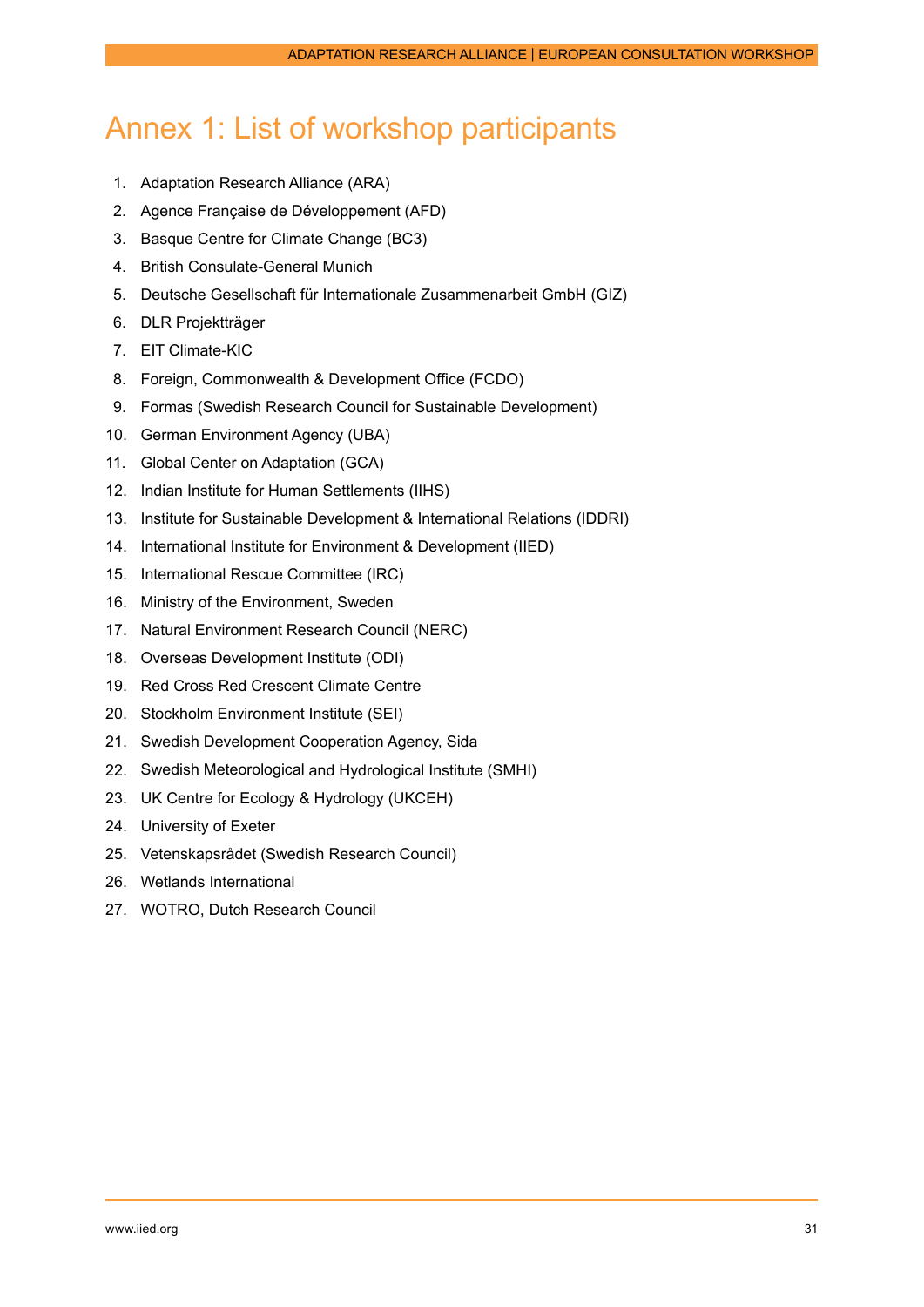# <span id="page-31-0"></span>Annex 2: Workshop agenda and schedule

## **Day 1: 14 September 2021, 11.00 CET – 16.00 CET**

| <b>Time (CET)</b> | <b>Session</b>                                                                                        | <b>Purpose</b>                                                                               |
|-------------------|-------------------------------------------------------------------------------------------------------|----------------------------------------------------------------------------------------------|
| 11.00-11.10       | Welcome to the room                                                                                   | Welcome and tech introduction                                                                |
| 11.10-11.30       | FCDO keynote welcome -<br>Dr Rosalind West, FCDO IIED<br>agenda run-through - Aditya<br>Bahadur, IIED | Aims of the workshop and agenda run through                                                  |
| 11.30-11.45       | <b>Icebreaker</b>                                                                                     | Participant introduction                                                                     |
| 11.45-12.45       | Introducing Adaptation<br>Research Alliance                                                           | Providing an in-depth overview of the ARA and<br>understanding the imperative for membership |
| 12.45-13.30       | <b>Break</b>                                                                                          |                                                                                              |
| 13.30–13.45       | Participant poll                                                                                      |                                                                                              |
| 13.45 - 14.45     | Break-out group exercise                                                                              | Understanding alignment with ARA functions                                                   |
| 14.45 - 14.55     | <b>Break</b>                                                                                          |                                                                                              |
| 14.55-15.35       | Report back and plenary<br>discussion on findings                                                     | Summary report back from group exercise and<br>further discussion                            |
| 15.35-16.00       | Next steps for tomorrow                                                                               | Reflect on emerging findings and set<br>expectations for the next day                        |

## **Day 2: 15 September 2021, 11.00 CET – 16.00 CET**

| Time (CET)    | <b>Session</b>                                            | <b>Purpose</b>                                                               |
|---------------|-----------------------------------------------------------|------------------------------------------------------------------------------|
| 11.00-11.10   | Welcome back                                              | Welcome new arrivals and share aims for the day                              |
| 11.10-11.20   | Icebreaker                                                | A chance to meet others in the workshop and<br>welcome newcomers             |
| 11.20-11.30   | Presentation of emerging<br>findings                      | Presentation of key findings from the previous day                           |
| 11.30-12.15   | Country breakouts - lightening<br>talks from participants | A chance for participants to share the work they<br>are doing using examples |
| 12.15–12.20   | <b>Break</b>                                              |                                                                              |
| 12.20-13.00   | Country breakouts - lightening<br>talks from participants | A chance for participants to share the work they<br>are doing using examples |
| 13.00-13.45   | <b>Break</b>                                              |                                                                              |
| 13.45 - 15.15 | Breakout group exercise                                   | Building the agenda for the ARA - crowdsourcing<br>ideas                     |
| 15.15-15.20   | <b>Break</b>                                              |                                                                              |
| 15.20–15.40   | Plenary discussion                                        | Membership asks and offers                                                   |
| 15.40-16.00   | Thank you and next steps                                  | IIED and FCDO present top line future directions<br>based on workshop        |